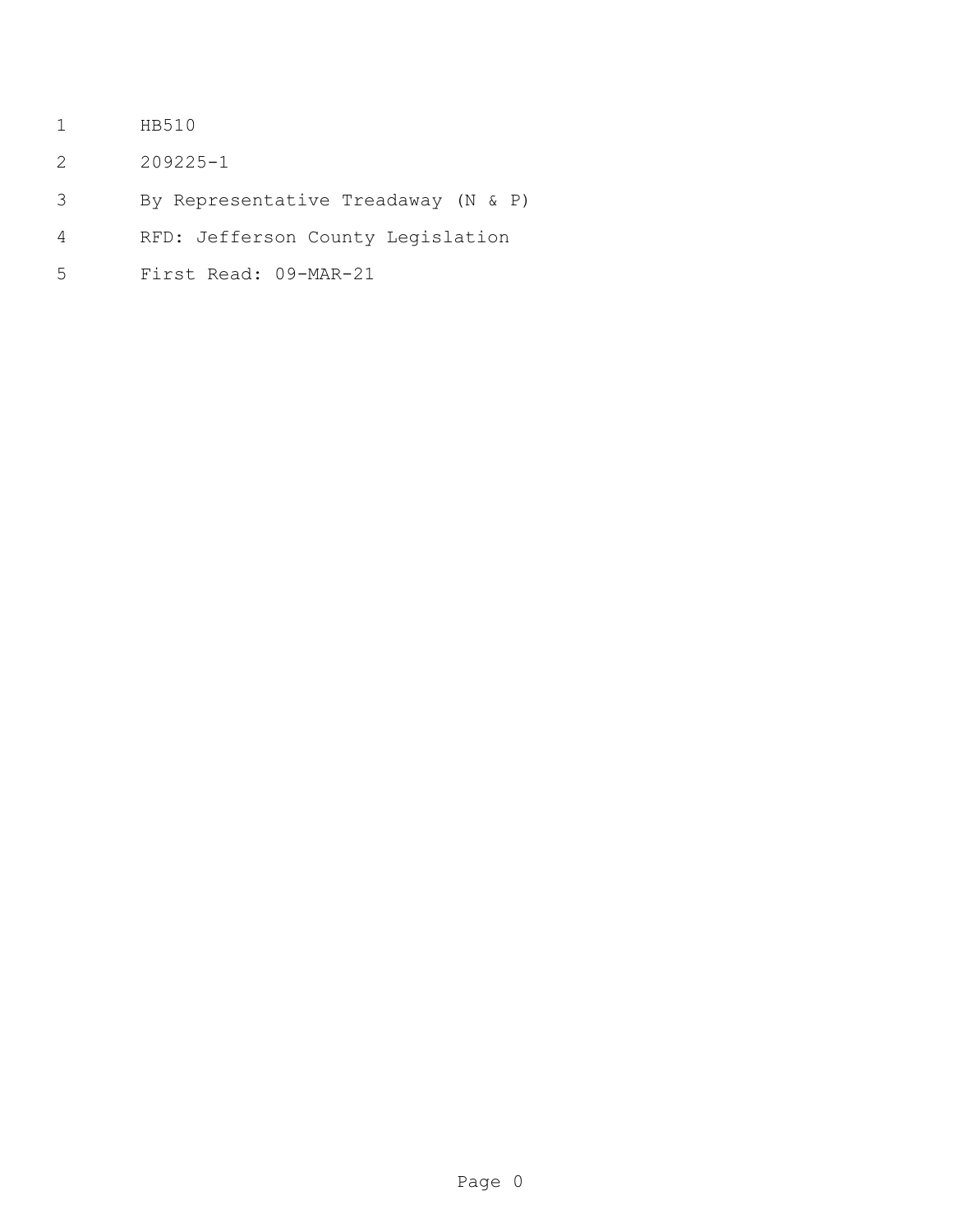209225-1:n:01/25/2021:KMS\*/cr LSA2021-144 9 A BILL 10 TO BE ENTITLED 11 AN ACT Relating to the Birmingham retirement and relief 14 system for officers and employees of the city; to amend Sections 45-37A-51.190, 45-37A-51.192, 45-37A-51.196, 45-37A-51.220, 45-37A-51.221, 45-37A-51.222, 45-37A-51.225, 45-37A-51.228, 45-37A-51.232, 45-37A-51.244, 45-37A-51.302, 45-37A-51.305, 45-37A-51.306, 45-37A-51.307, and 45-37A-51.308, Code of Alabama 1975; to revise, effective on and after July 1, 2021, the contribution rate of participants 21 to the pension system to 7.5 percent; to revise, effective on and after July 1, 2021, the contribution rate of the city and participating constructive subsidiaries to the pension system to an amount to be determined by the actuary at the level necessary to fully fund the system and to amortize the unfunded accrued liability of the system over a closed period not to exceed 30 years; to revise the eligibility for a normal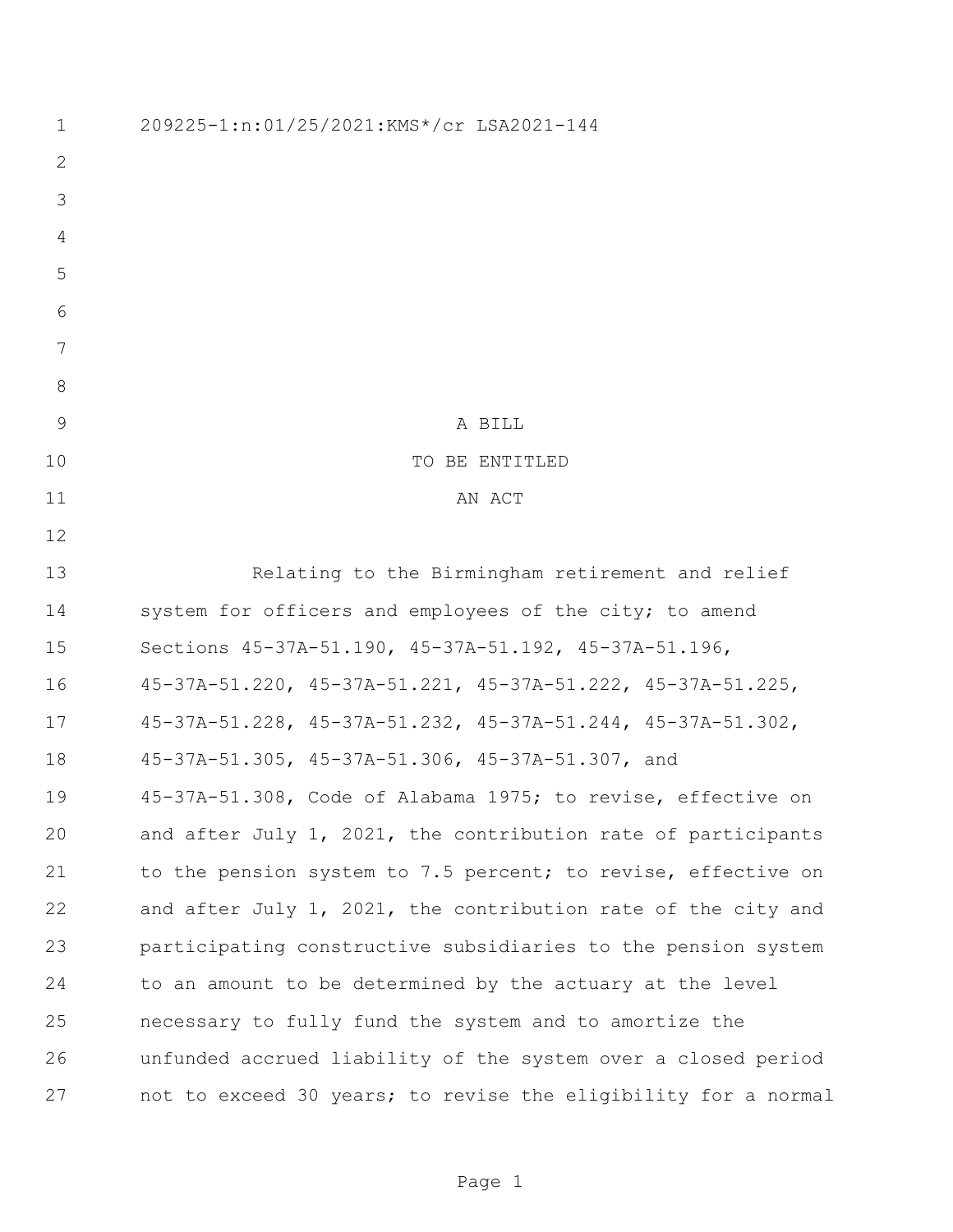retirement benefit for participants who first become participants on or after July 1, 2021, excluding fire and police employees, and to provide for those participants to either attain age 62 or older and to complete 10 or more years of credited service, or to attain age 55 or older and to complete 30 or more years of credited service; to revise the normal retirement benefit for participants who first become participants on or after July 1, 2021, excluding fire and police employees, from 2.25 percent to 1.75 percent of the participant's final average salary multiplied by years of credited service; to revise the maximum normal retirement benefit for participants who first become participants on or after July 1, 2021, excluding fire and police employees, to a maximum benefit of 52.5 percent of final average salary consistent with changes to the normal retirement benefit 16 formula for those participants; to revise the ordinary disability allowance for all participants who incur a disability on or after July 1, 2021, excluding fire and police employees, from 2 percent to 1.75 percent of those participants' final average salary multiplied by years of credited service; to revise the spousal survivor's benefits for legally married participants who first become participants on or after July 1, 2021, to remove the subsidized survivor's benefit, and to provide those participants the option to elect payment of an actuarially reduced retirement benefit to provide a survivor's benefit; to revise the spousal survivor's benefit available to legally married participants retiring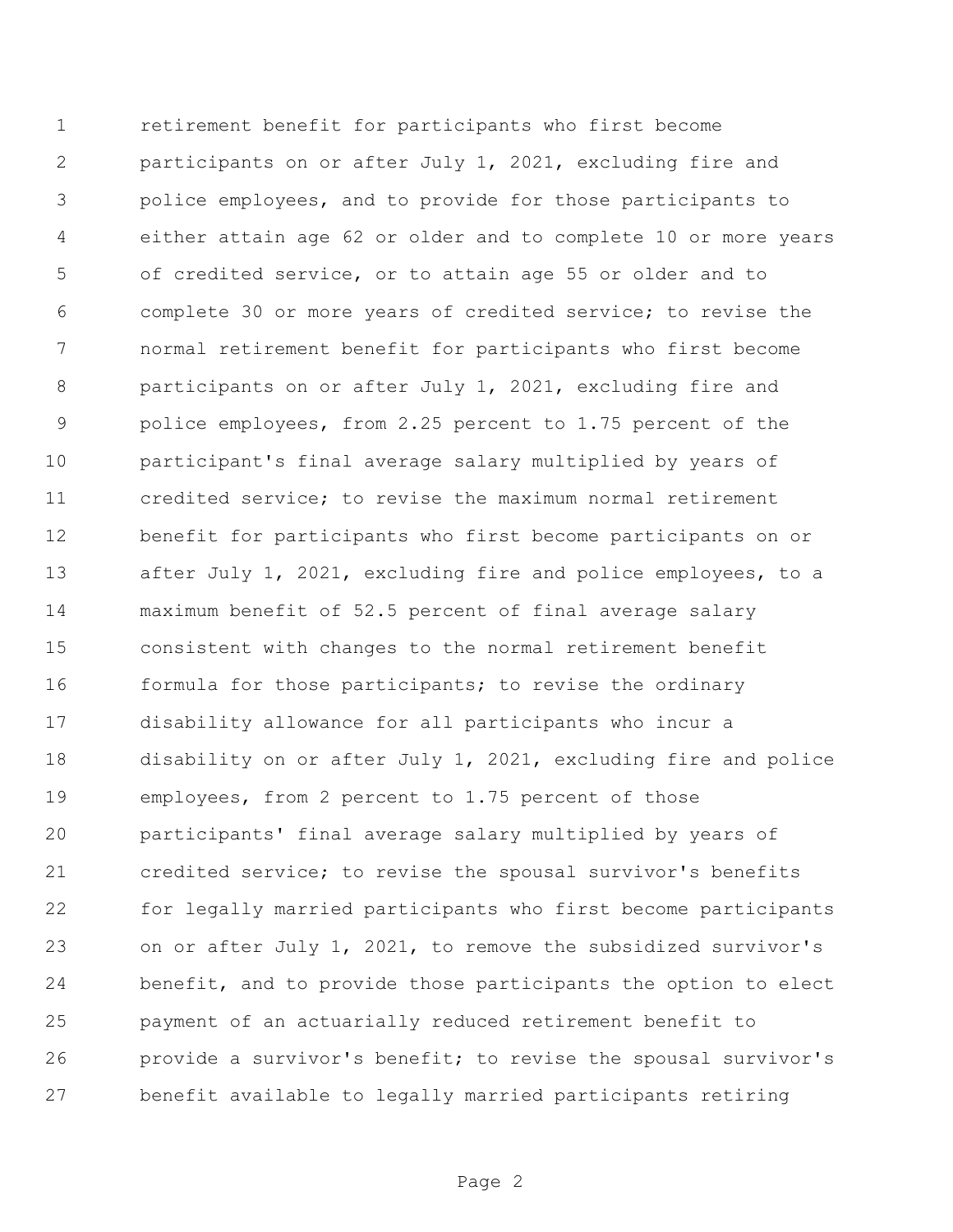under the firefighters' and police officers' supplemental pension system who first become participants on or after July 1, 2021, to remove the subsidized spousal survivor's benefit, and to provide those participants the option to elect payment of an actuarially reduced retirement benefit to provide a spousal survivor's benefit; and to revise the early retirement benefit for participants who first become participants on or after July 1, 2021, from 1.85 percent to 1.45 percent of those participants' final average salary multiplied by years of credited service.

BE IT ENACTED BY THE LEGISLATURE OF ALABAMA:

 Section 1. Sections 45-37A-51.190, 45-37A-51.192, 45-37A-51.196, 45-37A-51.220, 45-37A-51.221, 45-37A-51.222, 45-37A-51.225, 45-37A-51.228, 45-37A-51.232, 45-37A-51.244, 45-37A-51.302, 45-37A-51.305, 45-37A-51.306, 45-37A-51.307, and 45-37A-51.308 of the Code of Alabama 1975, are amended to read as follows:

18  $\texttt{"}$ \$45-37A-51.190.

 $(1)$   $\frac{1}{2}$   $\frac{1}{2}$   $\frac{1}{2}$   $\frac{1}{2}$   $\frac{1}{2}$   $\frac{1}{2}$   $\frac{1}{2}$   $\frac{1}{2}$   $\frac{1}{2}$   $\frac{1}{2}$   $\frac{1}{2}$   $\frac{1}{2}$   $\frac{1}{2}$   $\frac{1}{2}$   $\frac{1}{2}$   $\frac{1}{2}$   $\frac{1}{2}$   $\frac{1}{2}$   $\frac{1}{2}$   $\frac{1}{2}$   $\frac{1}{2}$   $\frac$  through June 30, 2021, each participant shall contribute to 21 the cost of the system, and the city shall deduct from the participant's pay, an amount equal to not less than six percent nor more than seven percent of actual monthly salary. "(2) Regardless of the initial participation date or hire date of any participant, and notwithstanding subdivision (1), effective on and after July 1, 2021, each participant shall contribute to the cost of the system, and the city shall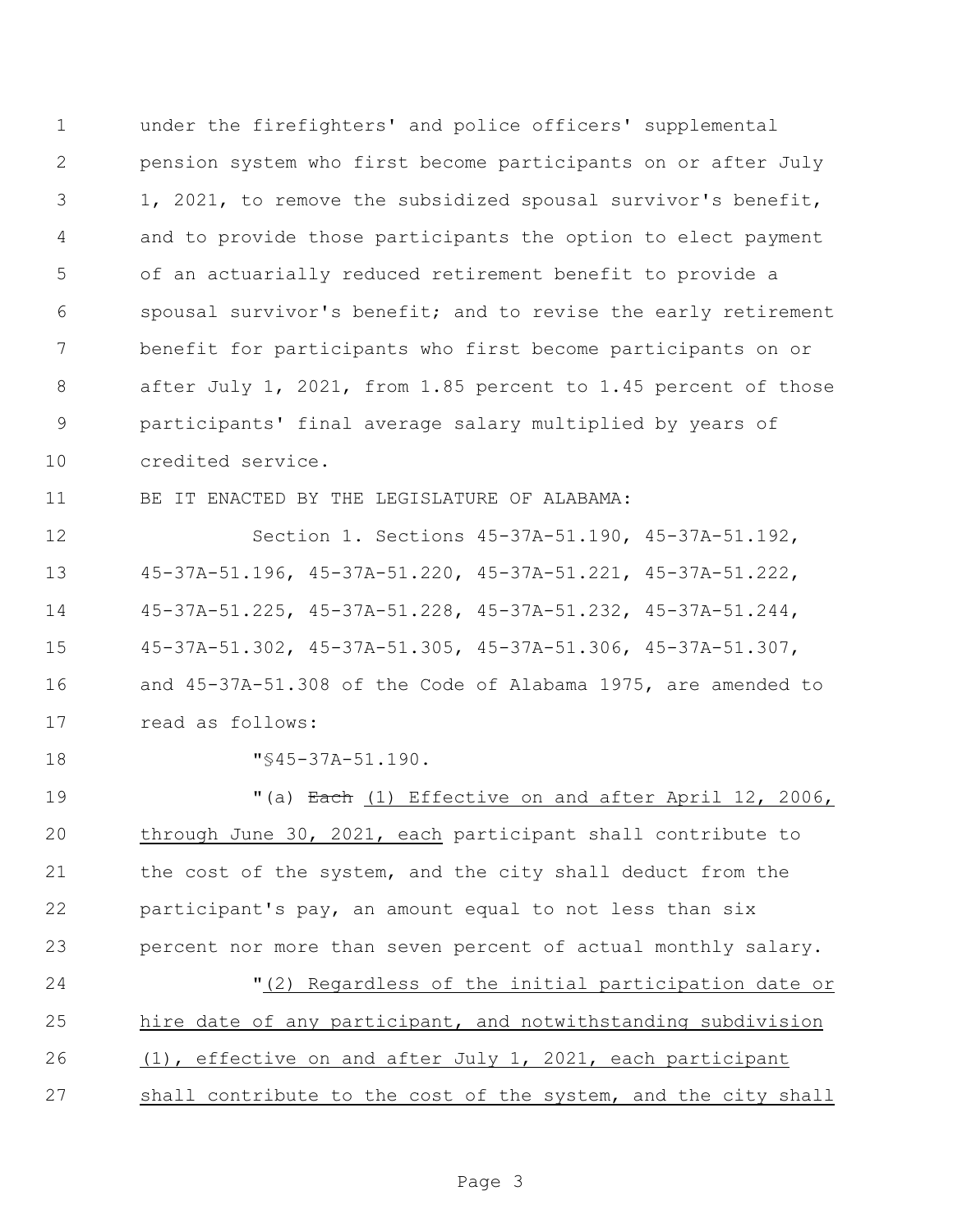deduct from the pay of each participant, an amount equal to seven and one-half percent of actual monthly salary.

 "(b) Should the city through error, inadvertence, or otherwise, neglect to make proper deduction for the fund from the salary of any employee member for any payroll period, the employee member shall be liable to the fund for the amount or amounts that should have been deducted and shall pay that amount to the custodian on demand.

9 "(c) Notwithstanding this section, participants who are employees of the Jefferson County Department of Health shall contribute six percent to seven percent of actual pay to the fund.

"§45-37A-51.192.

 "(a) The city shall pick up employer payment of required participants' contributions in lieu of salary or wages through a program and plan amendments relating to the city's employees meeting the requirements of the United States Internal Revenue Code, as amended.

 "(b)(1) Beginning July 1, 1995, the contribution of the employer, excluding the board of health and employees of the board of health, shall be determined by the actuary of the board at the level necessary to fully fund the system. The actuary shall be required to make the determination for each actuarial year.

 "(2) Beginning on July 1, 2017, the employer's total minimum rate of contribution into the fund, excluding the board of health, shall increase to 7.25 percent.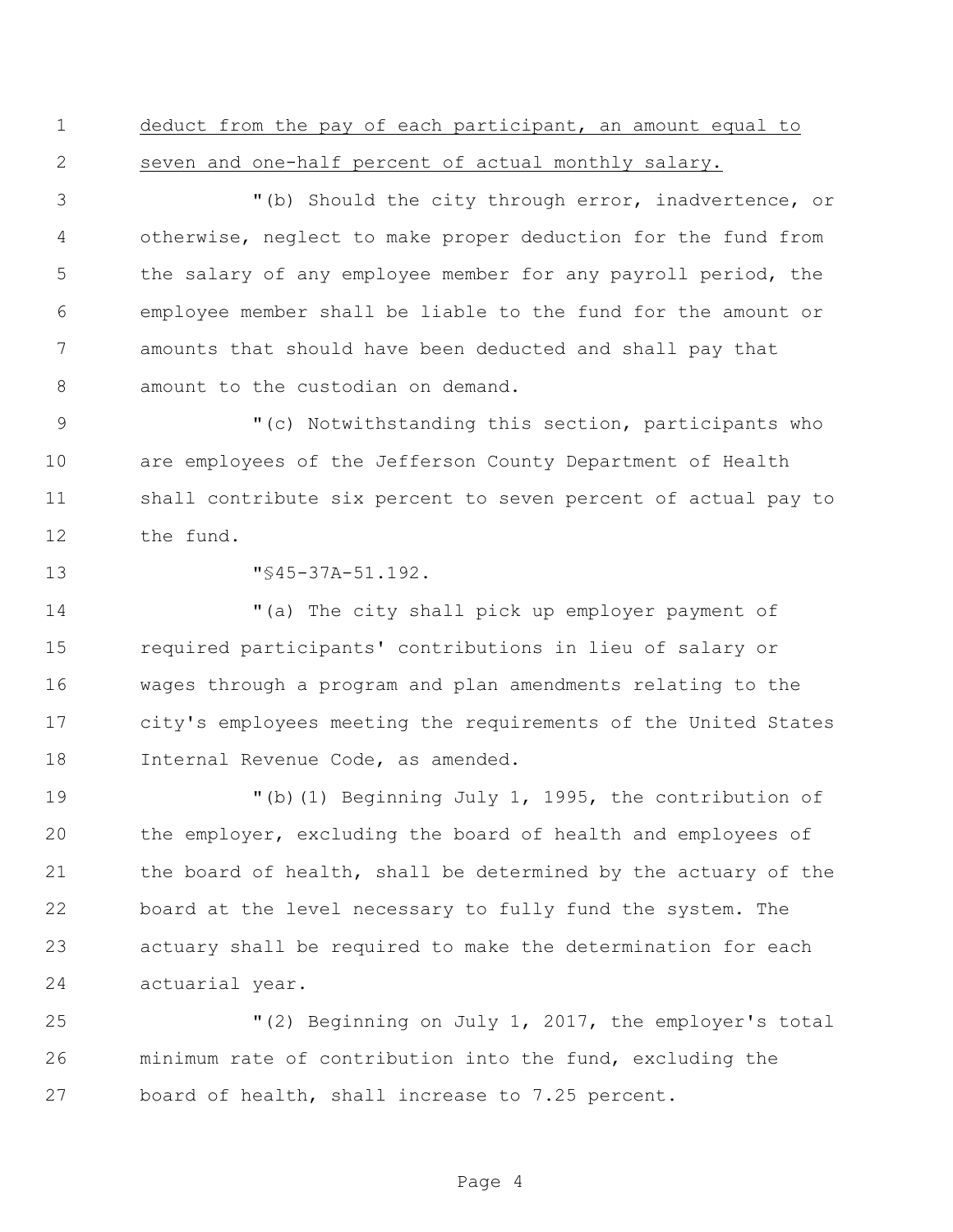"(3) Beginning on July 1, 2018, the employer's total minimum rate of contribution into the fund, excluding the board of health, shall increase to 8.50 percent. "(4) Beginning on July 1, 2020, the employer's total minimum rate of contribution into the fund, excluding the board of health, shall increase to nine percent. "(5) Notwithstanding anything to the contrary contained in this subpart, beginning July 1, 2021, the employer, including all participating constructive subsidiaries, except the board of health, shall make a contribution into the fund in an amount to be determined by the actuary of the board each fiscal year at the level necessary to do both of the following: 14 Ta. Fully fund the system based on his or her determination of the annual cost each fiscal year of the current pension benefits provided by the system. "b. Amortize the unfunded accrued liability of the

18 system over a closed period not to exceed 30 years, with the period commencing on July 1, 2021.

 $\sqrt{5}$  (6) Notwithstanding anything to the contrary in 21 this subsection, the employer may increase its total rate of contribution above the minimum amounts previously listed in this subsection.

 "(c) At the same time the deductions attributable to participants' contributions are paid into the fund, the city shall pay into the fund the amount of contributions the city is required to pay pursuant to this section.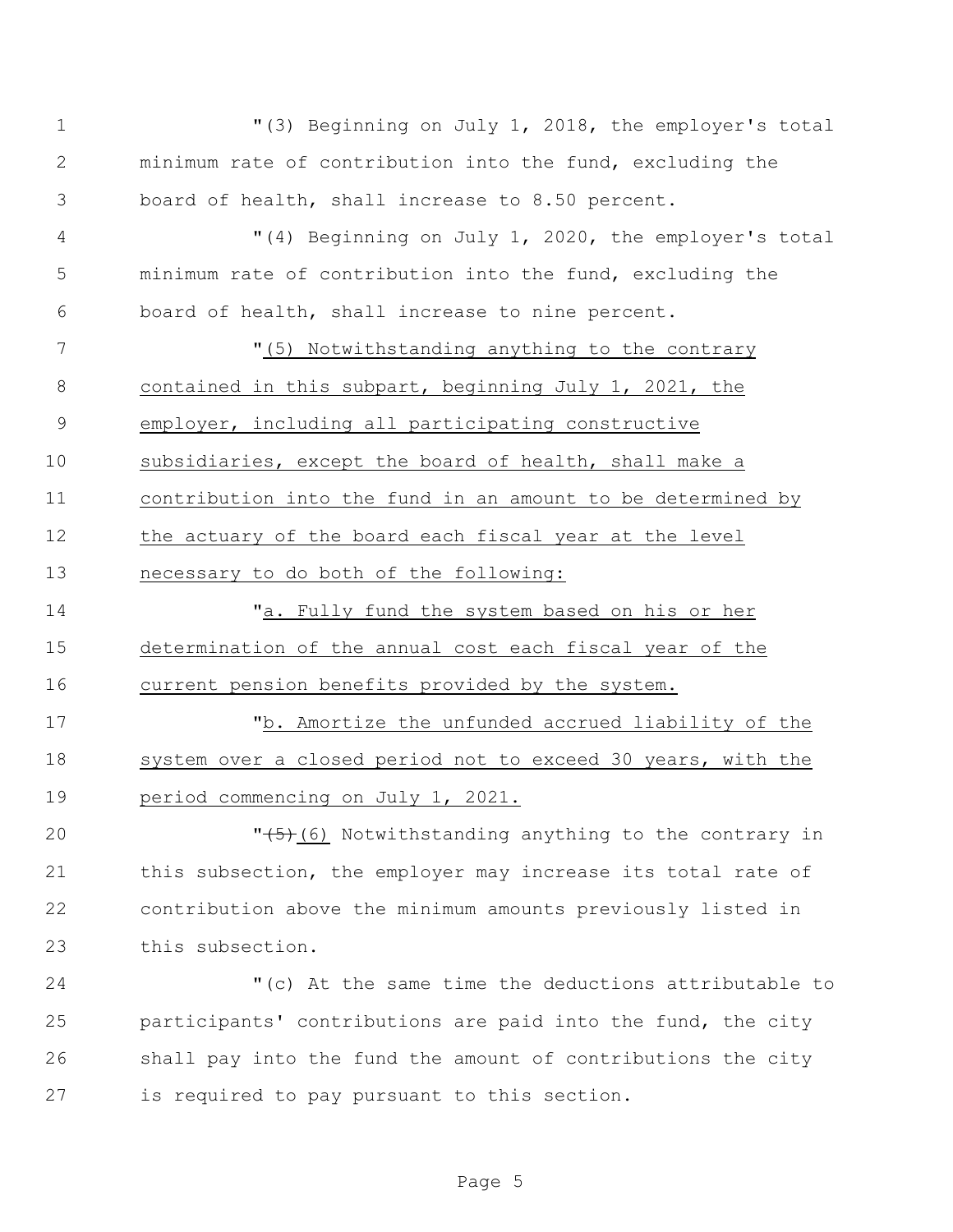1  $\sqrt{945-37A-51.196}$ .

 "In the event of the retirement of a police officer or a firefighter from a supplemental pension system, as established by Subpart 1, with 20 or more but less than 30 years of credited service under the system, this system shall 6 receive from the supplemental pension system the each member's monthly contribution payments required to be paid from the supplemental pension system to this system from the police officer or firefighter's retirement date thereunder until the date he or she would have been entitled to retire under this system with 30 years of credited service had such police officer or firefighter continued to serve without retiring and without interruption as a participant in this system. The city 14 shall then match pay the employer's required contributions pursuant to Section 45-37A-51.192 from its general fund or 16 other appropriate funds making the matching contributions to 17 the fund within 30 days from the date of receipt of those 18 funds which are to be matched the member's monthly contribution payments from the supplemental pension system.

"§45-37A-51.220.

 "(a) A participant having attained age 60 or older and having completed five or more years of credited service, or having completed 30 or more years of credited service without regard to age, shall be entitled upon his or her voluntary retirement to a monthly retirement benefit equal to one of the following: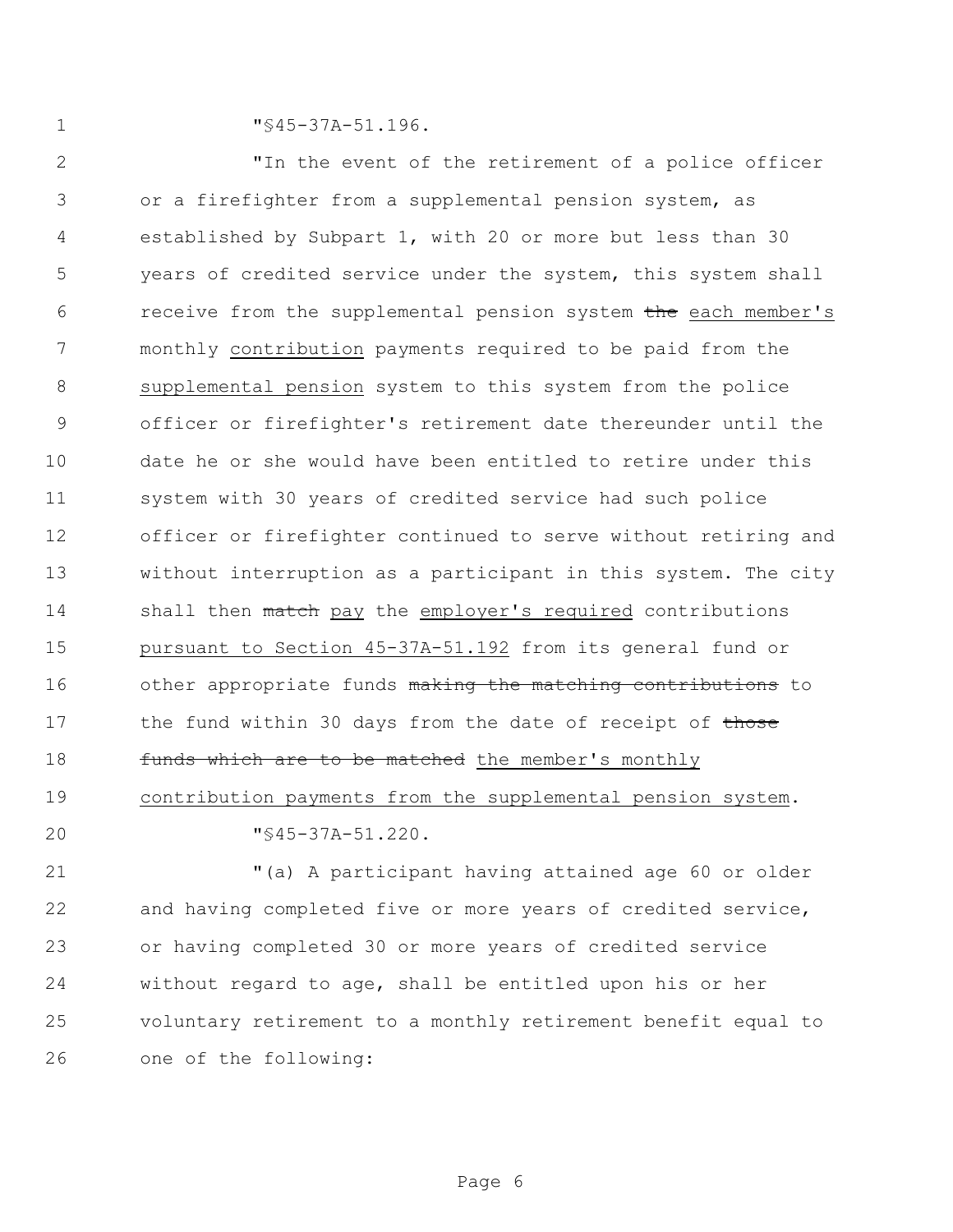"(1) With respect to a retiree who first became a participant on or before the first day of July after nine years after date of establishment, forty percent of his or her final average salary, plus one and three thousand three hundred thirty-four thousandths percent (1.3334%) of his or her final average salary multiplied by his or her years of credited service in excess of 15 years.

 "(2) With respect to a retiree who first becomes a participant subsequent to the first day of July nine years after date of establishment, and becomes entitled to a normal retirement benefit and retires on or before July 1, 1990, two percent of his or her final average salary shall be multiplied by such retiree's years of credited service.

 "(3) With respect to a retiree who first becomes a participant subsequent to the first day of July nine years after the establishment, and becomes entitled to a normal retirement benefit and retires after July 1, 1990, and on or before June 30, 2001, two and twenty-five hundredths percent (2.25%) of his or her final average salary multiplied by such retiree's years of credited service.

 "(4) With respect to a retiree who first becomes a participant subsequent to the first day of July nine years after the establishment, and becomes entitled to a normal retirement benefit and retires on or after July 1, 2001, two and fifty one-hundredths percent (2.50%) of his or her final average salary multiplied by such retiree's years of credited

Page 7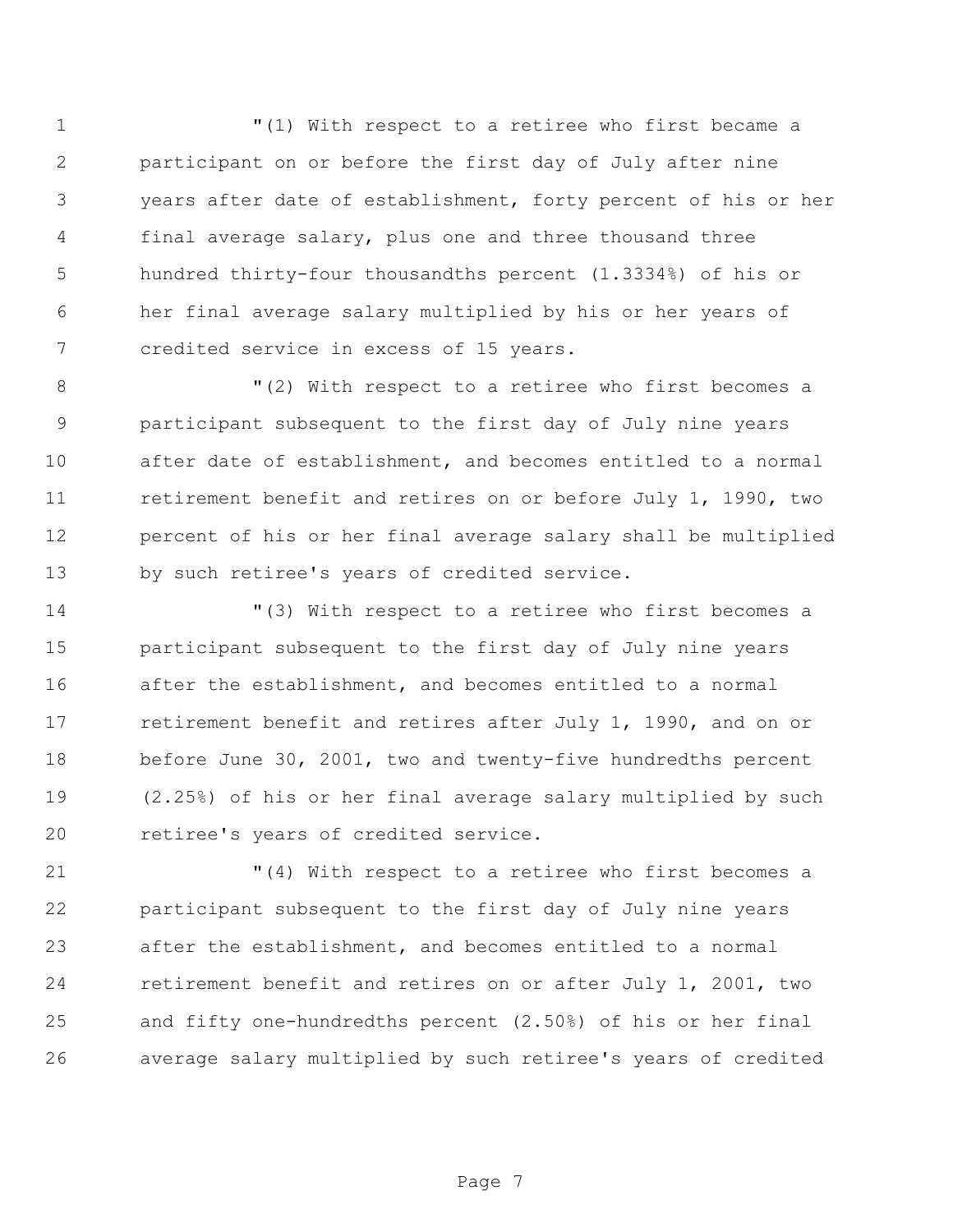service, subject to any future action of the board of managers.

 "(b) Effective July 1, 2006, the retiree of the board of health who becomes entitled to a normal retirement benefit and retires after that date, two and fifty one-hundredths percent (2.5%) of his or her final average salary multiplied by such retiree's years of credited service 8 shall be the normal retirement benefit of such participant, subject to any future action of the board of managers.

 "(c) Subject to the provisions of Section 45-37A-51.237, the amount of any retirement benefit determined under this section which may have commenced to be paid in accordance with the system shall continue to be paid 14 throughout the life of the retiree.

 "(d) Notwithstanding anything to the contrary 16 contained in this section, yet subject to subsection (e), all participants who first become participants on or after July 1, 2017, and who have attained age 62 or older and have completed 19 10 or more years of credited service, or who have completed 30 or more years of credited service without regard to age, and who become entitled to a normal retirement benefit, shall be entitled on his or her voluntary retirement to a monthly retirement benefit equal to 2.25 percent of his or her final average salary multiplied by the retiree's years of credited service subject to the limitation in subsection (b) of Section 45-37A-51.221.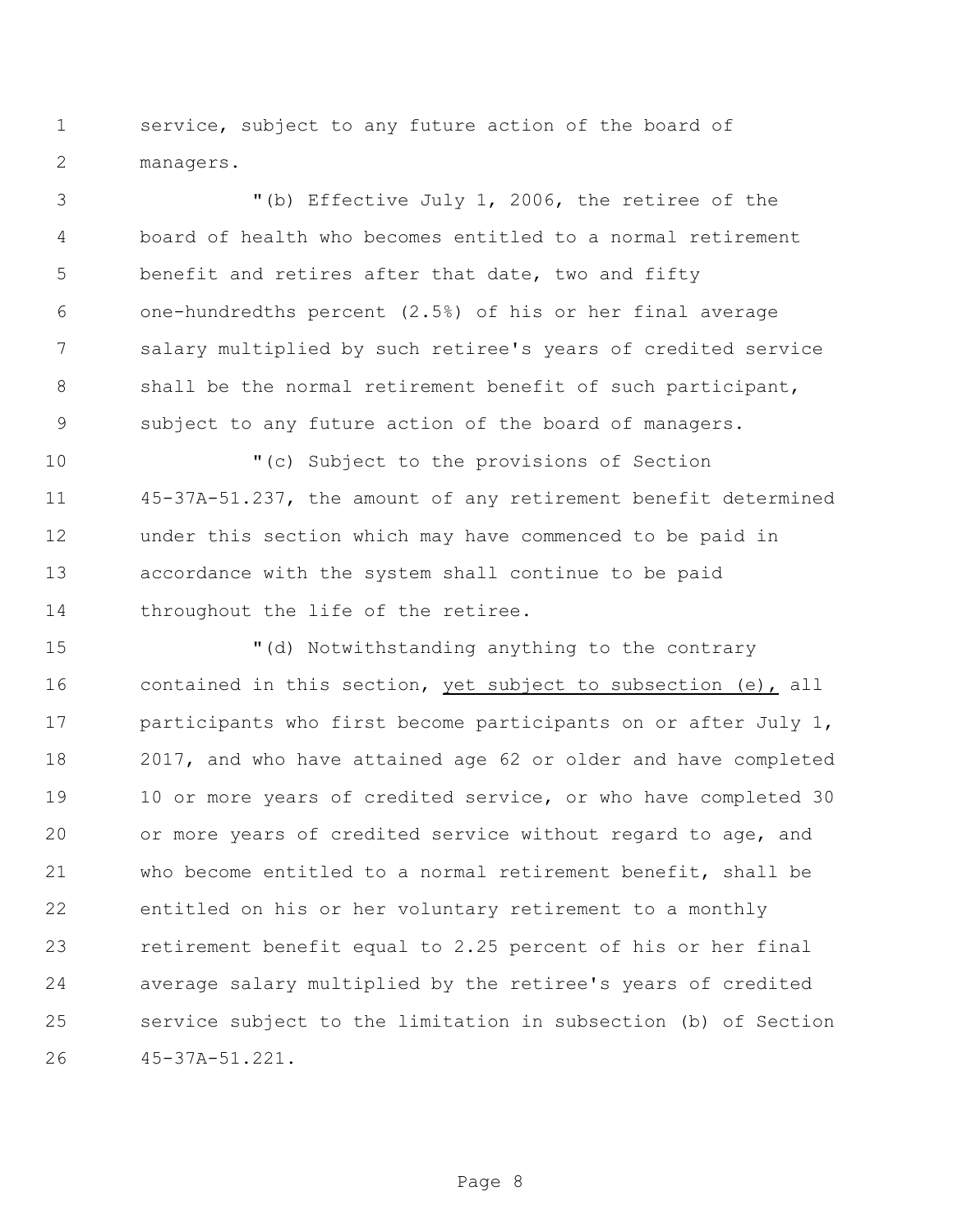| $\mathbf 1$   | "(e) Notwithstanding anything to the contrary                              |
|---------------|----------------------------------------------------------------------------|
| 2             | contained in this section, any participant who first becomes a             |
| 3             | participant on or after July 1, 2021, other than fire and                  |
| 4             | police employees, and who becomes entitled to a normal                     |
| 5             | retirement benefit, shall be entitled on his or her voluntary              |
| 6             | retirement to a monthly retirement benefit equal to 1.75                   |
| 7             | percent of his or her final average salary multiplied by his               |
| 8             | or her years of credited service, subject to the limitation in             |
| $\mathcal{G}$ | subsection (b) of Section 45-37A-51.221, if he or she                      |
| 10            | satisfies either of the following:                                         |
| 11            | "a. Has attained age 62 or older, regardless of the                        |
| 12            | date of termination of employment, and has completed 10 or                 |
| 13            | more years of credited service, as of the date of termination              |
| 14            | of employment.                                                             |
| 15            | "b. Has attained age 55 or older, regardless of the                        |
| 16            | date of termination of employment, and has completed 30 or                 |
| 17            | more years of credited service, as of the date of termination              |
| 18            | of employment.                                                             |
| 19            | $\sqrt{845-37A-51.221}$ .                                                  |
| 20            | "(a) The minimum retirement benefit payable under                          |
| 21            | Section 45-37A-51.220 shall be four hundred dollars (\$400) per            |
| 22            | month. The maximum normal retirement benefit payable under                 |
| 23            | Section 45-37A-51.220 shall be 75 percent of final average                 |
| 24            | salary, exclusive of sick leave bonus. Notwithstanding the                 |
| 25            | foregoing and to the extent applicable to governmental plans               |
| 26            | as defined in $\frac{1}{5}$ 414(d), Internal Revenue Code, in no event may |
| 27            | the normal retirement benefit exceed the annual dollar limits              |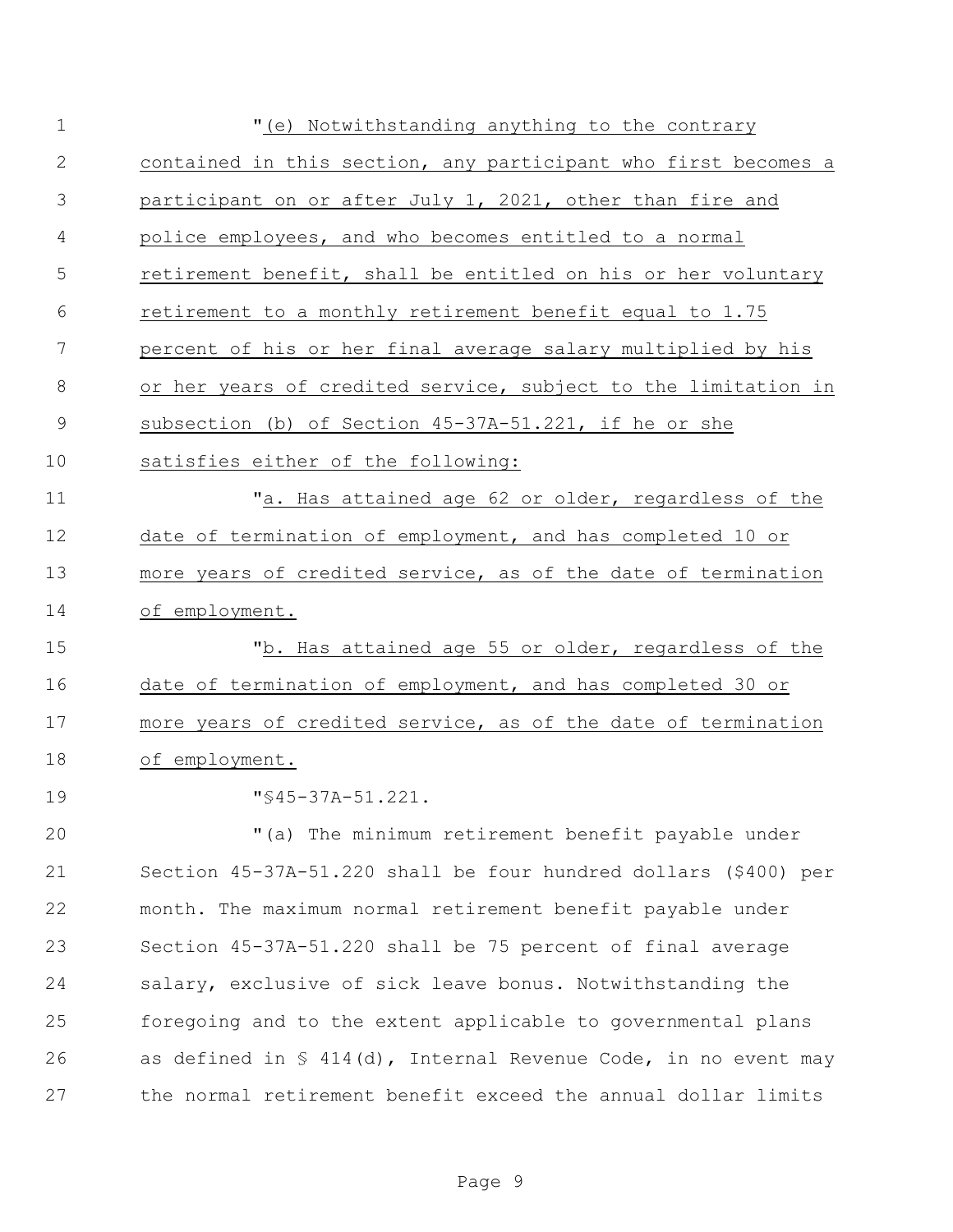1 imposed by § 415(b), Internal Revenue Code, excluding contributions under § 414(h)(2), Internal Revenue Code. Further, no post severance compensation shall be included for any benefit hereunder. Post severance compensation means amounts paid by the later of: (1) Two and one-half months after an employee's severance from employment with the employer, or (2) the end of the limitation year that includes 8 the date of severance from employment with the employer; and those amounts would have been included in the definition of compensation if they were paid prior to the employee's severance from employment. However, the payment shall be for (1) unused accrued bona fide sick, vacation, or other leave, but only if the employee would have been able to use the leave 14 if the employee had continued in employment; or (2) received by an employee pursuant to a nonqualified unfunded deferred compensation plan, but only if the payment would have been paid to the employee at the same time if the employee had continued in employment with the employer and only to the extent that the payment is includible in the employee's gross income. Notwithstanding the foregoing, in all events no benefit payments shall exceed limits imposed on governmental plans by applicable law.

 "(b)(1) Notwithstanding anything to the contrary 24 contained in subsection (a),  $\frac{1}{a}$  yet subject to subsection (c):

 "a. All participants who first become participants on or after July 1, 2017, shall be entitled to the minimum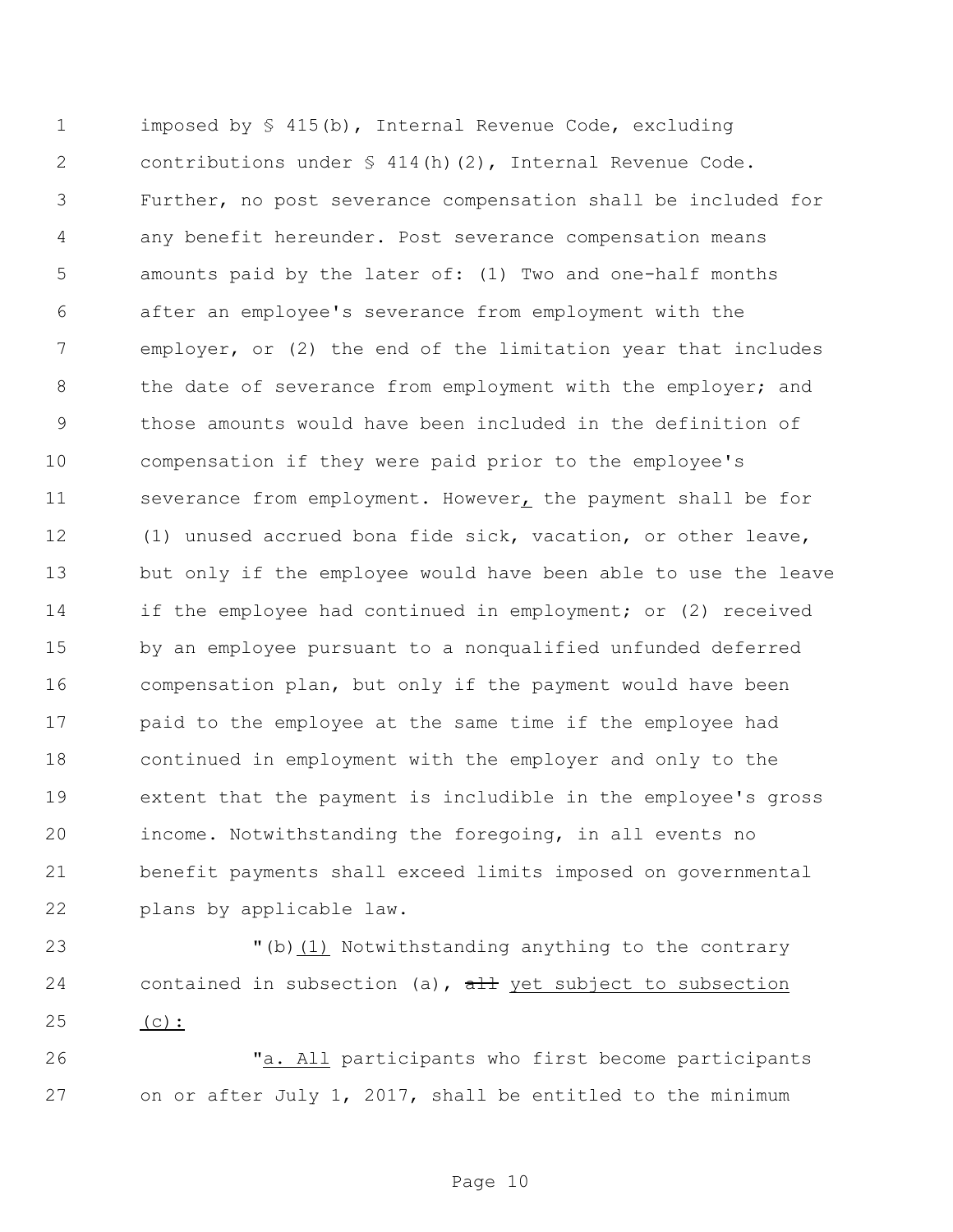retirement benefit payable under Section 45-37A-51.220 in the amount of four hundred dollars (\$400) per month.

 "b. The maximum normal retirement benefit payable under Section 45-37A-51.220 shall be 67.5 percent of final average salary, exclusive of sick leave bonus.

 "(2) Notwithstanding the foregoing and to the extent 7 applicable to governmental plans as defined in § 414(d), Internal Revenue Code, in no event shall the normal retirement 9 benefit exceed the annual dollar limits imposed by  $\S$  415(b), Internal Revenue Code, excluding contributions under § 414(h)(2), Internal Revenue Code. No post severance compensation shall be included for any benefit under this section. Post severance compensation means amounts paid by the later of: (1) Two and one-half months after an employee's severance from employment with the employer, or (2) the end of 16 the limitation year that includes the date of severance from employment with the employer; and those amounts would have been included in the definition of compensation if they were paid prior to the employee's severance from employment. However, the payment shall be for: (1) Unused accrued bona fide sick, vacation, or other leave, but only if the employee would have been able to use the leave if the employee had continued in employment; or (2) received by an employee pursuant to a nonqualified unfunded deferred compensation plan, but only if the payment would have been paid to the employee at the same time if the employee had continued in employment with the employer and only to the extent that the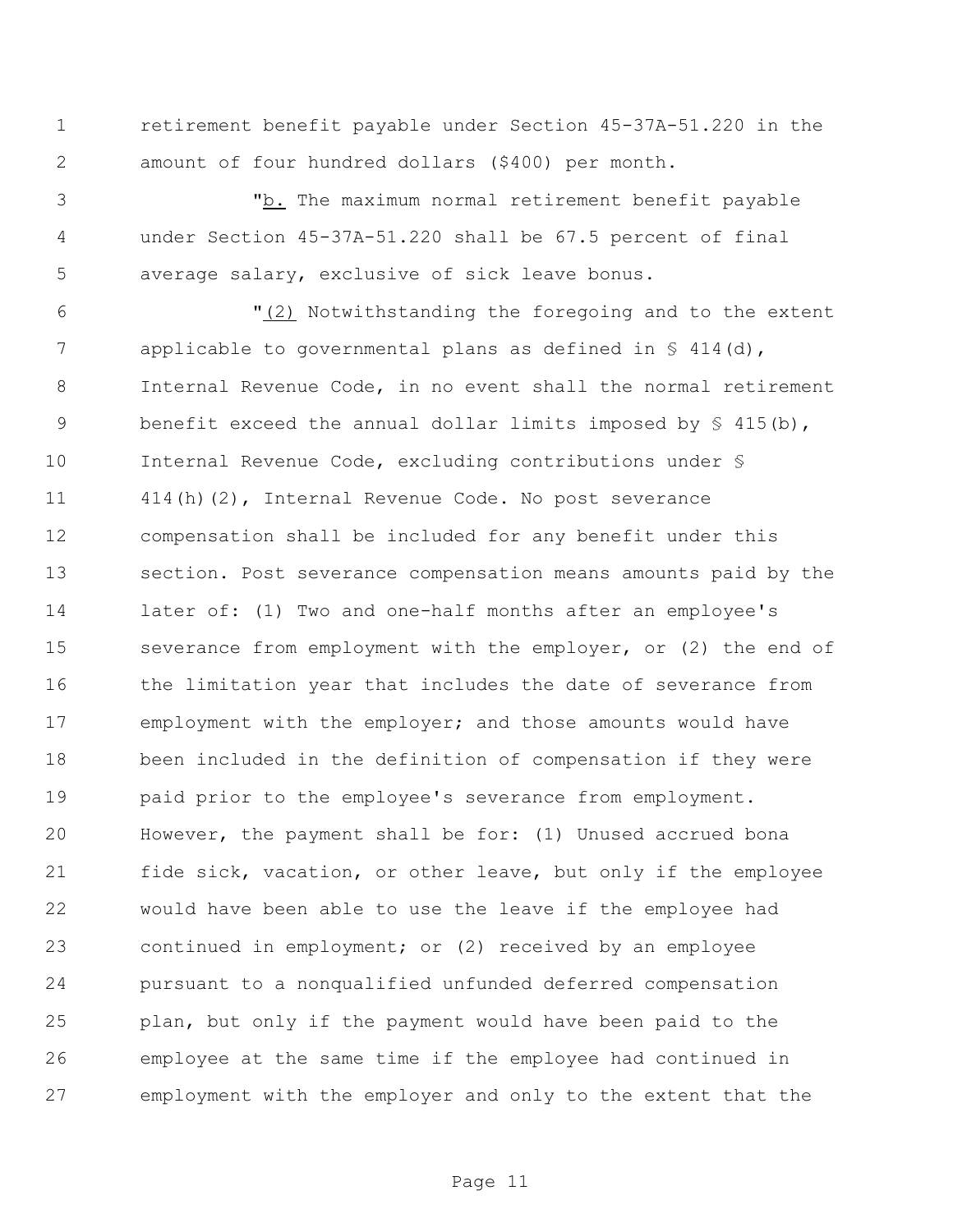| 1              | payment is includible in the employee's gross income.                |
|----------------|----------------------------------------------------------------------|
| 2              | Notwithstanding the foregoing, in all events no benefit              |
| 3              | payments shall exceed limits imposed on governmental plans by        |
| $\overline{4}$ | applicable law.                                                      |
| 5              | "(c)(1) Notwithstanding anything to the contrary                     |
| 6              | contained in subsections (a) or (b), all participants who            |
| 7              | first become participants on or after July 1, 2021, other than       |
| $8\,$          | fire and police employees, shall be entitled to all of the           |
| $\overline{9}$ | following:                                                           |
| 10             | "a. The minimum retirement benefit, payable under                    |
| 11             | Section 45-37A-51.220, in the amount of four hundred dollars         |
| 12             | (\$400) per month, determined prior to the calculation of any        |
| 13             | survivor's benefit election.                                         |
| 14             | "b. The maximum normal retirement benefit, payable                   |
| 15             | under Section 45-37A-51.220, of 52.5 percent of final average        |
| 16             | salary, exclusive of sick leave bonus.                               |
| 17             | "(2) Notwithstanding the foregoing and to the extent                 |
| 18             | applicable to governmental plans as defined in $\frac{6}{5}$ 414(d), |
| 19             | Internal Revenue Code, in no event shall the normal retirement       |
| 20             | benefit exceed the annual dollar limits imposed by $\S$ 415(b),      |
| 21             | Internal Revenue Code, excluding contributions under §               |
| 22             | 414(h)(2), Internal Revenue Code. No post severance                  |
| 23             | compensation shall be included for any benefit under this            |
| 24             | section. Post severance compensation means amounts paid by the       |
| 25             | later of: a. Two and one-half months after an employee's             |
| 26             | severance from employment with the employer, or b. the end of        |
| 27             | the limitation year that includes the date of severance from         |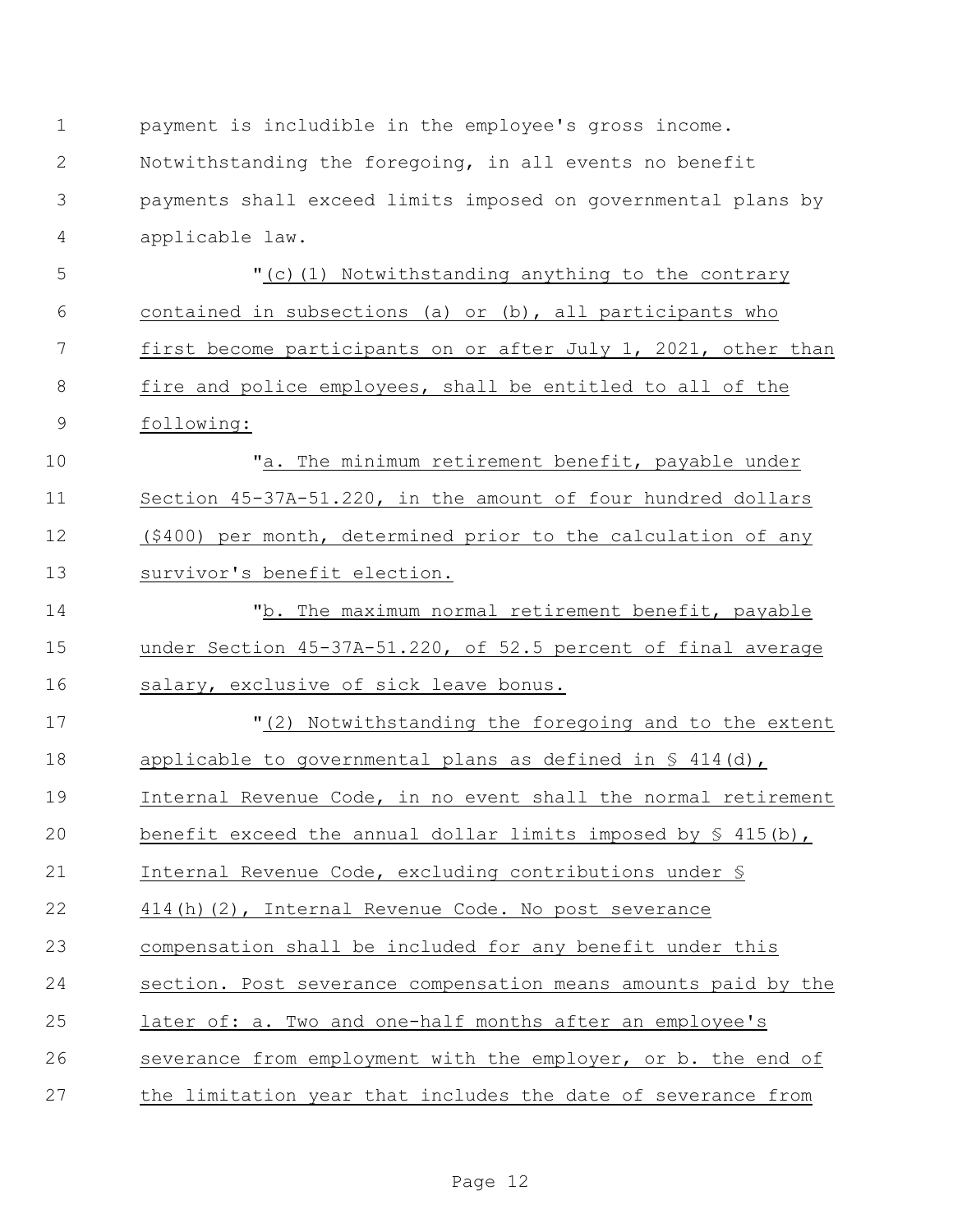employment with the employer; and those amounts would have been included in the definition of compensation if they were paid prior to the employee's severance from employment. However, the payment shall be for: a. Unused accrued bona fide sick, vacation, or other leave, but only if the employee would have been able to use the leave if the employee had continued in employment; or b. received by an employee pursuant to a nonqualified unfunded deferred compensation plan, but only if the payment would have been paid to the employee at the same time if the employee had continued in employment with the employer and only to the extent that the payment is includible 12 in the employee's gross income. Notwithstanding the foregoing, in all events no benefit payments shall exceed limits imposed on governmental plans by applicable law. "§45-37A-51.222. "(a)(1) All participants who are participants before July 1, 2017, shall vest at five years of credited service. "(2) Notwithstanding anything to the contrary contained in this section, all participants who first become participants on or after July 1, 2017, shall vest at 10 years of credited service. "(b) All participants may purchase previous city, county, and city library time by paying the contribution plus interest as provided herein. "(c) Participants of the city and other participating entities, except the board of health, upon termination of the employment after five years of actual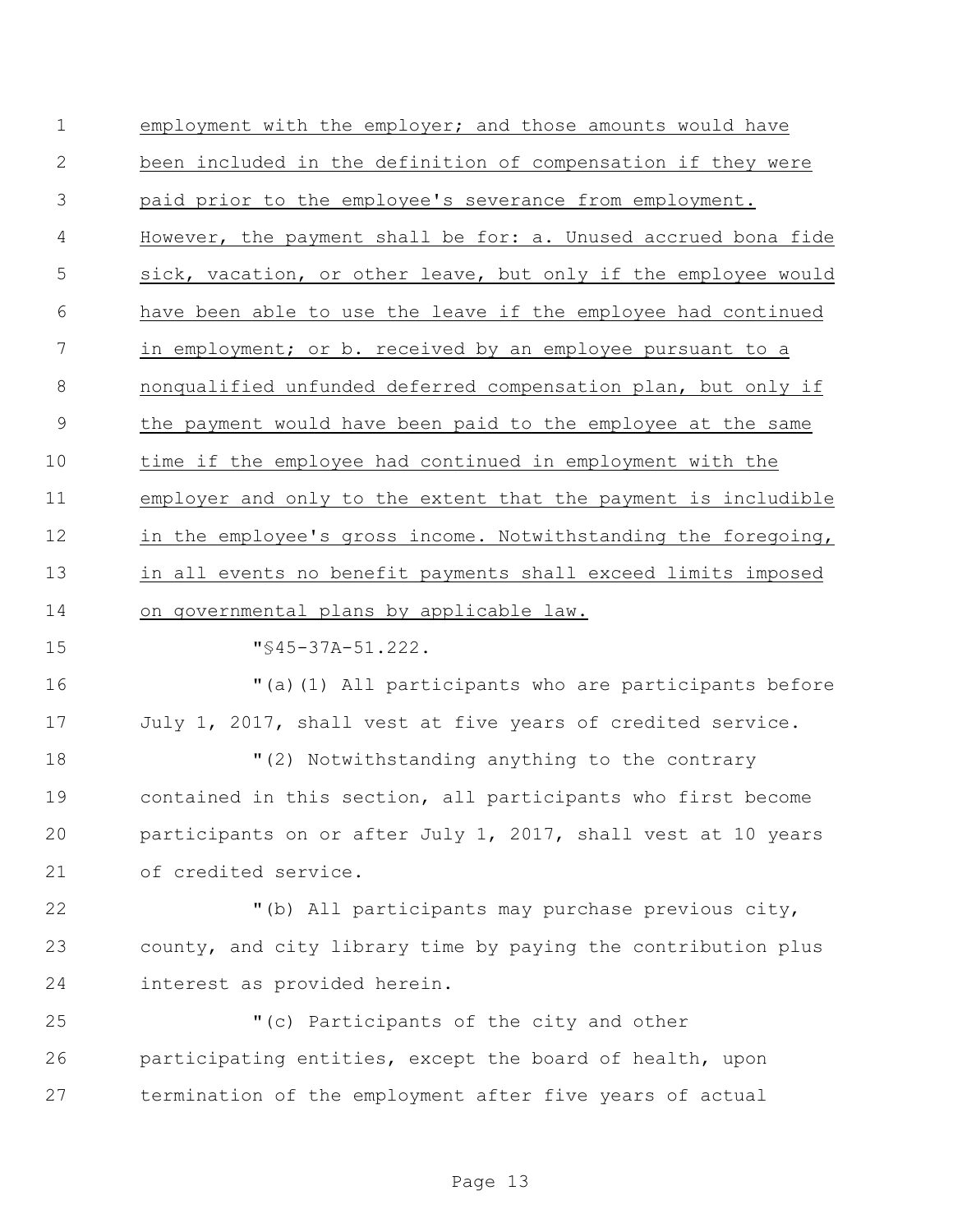service to the city or other employing participating entity, shall have the option to leave in the system fund all contributions made by the terminated employee and receive a monthly retirement benefit beginning at age 60 years in an amount equal to a multiplier in the applicable percentage effective on the date of retirement as set forth in Section 45-37A-51.220 of the employee's monthly final average salary multiplied by his or her years of credited service. The benefit shall continue throughout the life of such retiree. A survivor's benefit calculated as described in Section 45-37A-51.228, shall be provided to the survivors of the 12 retiree pursuant to this provision if the retired employee has reached age 60 years. In the event that a terminated employee dies prior to receiving a benefit hereunder, or a terminated employee elects at any time to withdraw the contributions from 16 the system fund, then the contributions shall be paid to the employee or his or her designee without interest and the 18 terminated employee and those claiming under him or her, shall have no further rights in the fund. The amount payable, calculated by using the multiplier in the applicable percentage effective on the date of retirement per year of credited service, shall be reduced by being calculated at a lower percentage per year of credited service if for any reason current service retirees receive less percentage per year of credited service.

 "(d) Notwithstanding anything to the contrary contained in subsection (c), all participants who first become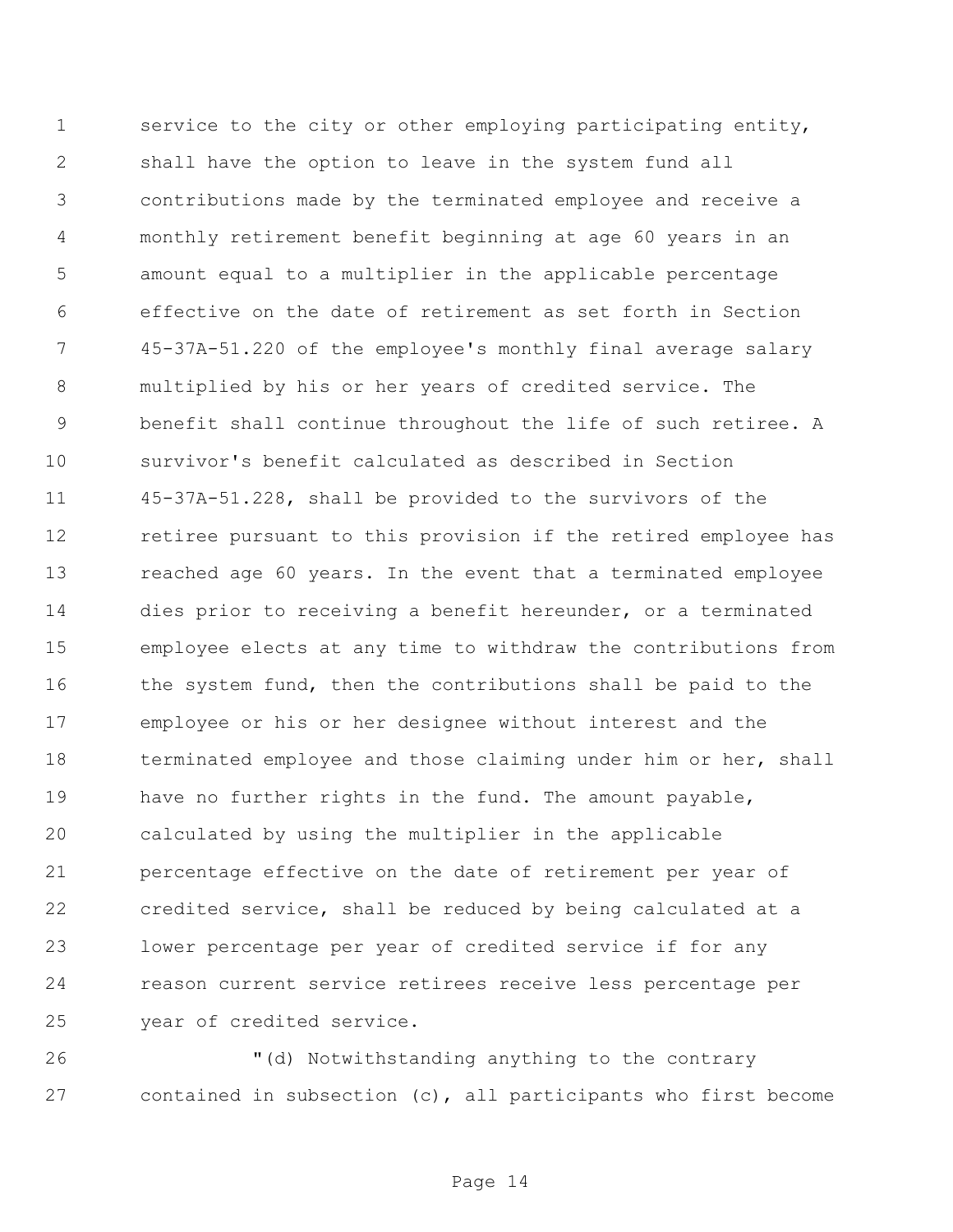participants on or after July 1, 2017, upon termination of the employment after 10 years of actual service to the city or other employing participating entity, may leave in the system fund all contributions made by the former employee and receive a monthly retirement benefit beginning at age 62 years in an amount equal to a multiplier in the applicable percentage effective on the date of retirement as set forth in Section 45-37A-51.220(d) 45-37A-51.220 of the employee's monthly final average salary multiplied by his or her years of credited service. The benefit shall continue throughout the life of the retiree. A survivor's benefit calculated as described in Section 45-37A-51.228, shall be provided to the survivors of the retiree pursuant to this provision if the retired employee has reached age 62 years. In the event that a terminated employee dies prior to receiving a benefit under this section, or a terminated employee elects at any time to withdraw the contributions from the system fund, then the contributions shall be paid to the employee or his or her designee without interest and the terminated employee and those claiming under him or her shall have no further rights in the fund. The amount payable, calculated by using the multiplier in the applicable percentage effective on the date of retirement per year of credited service, shall be reduced by being calculated at a lower percentage per year of credited service if for any reason current service retirees receive less percentage per year of credited service.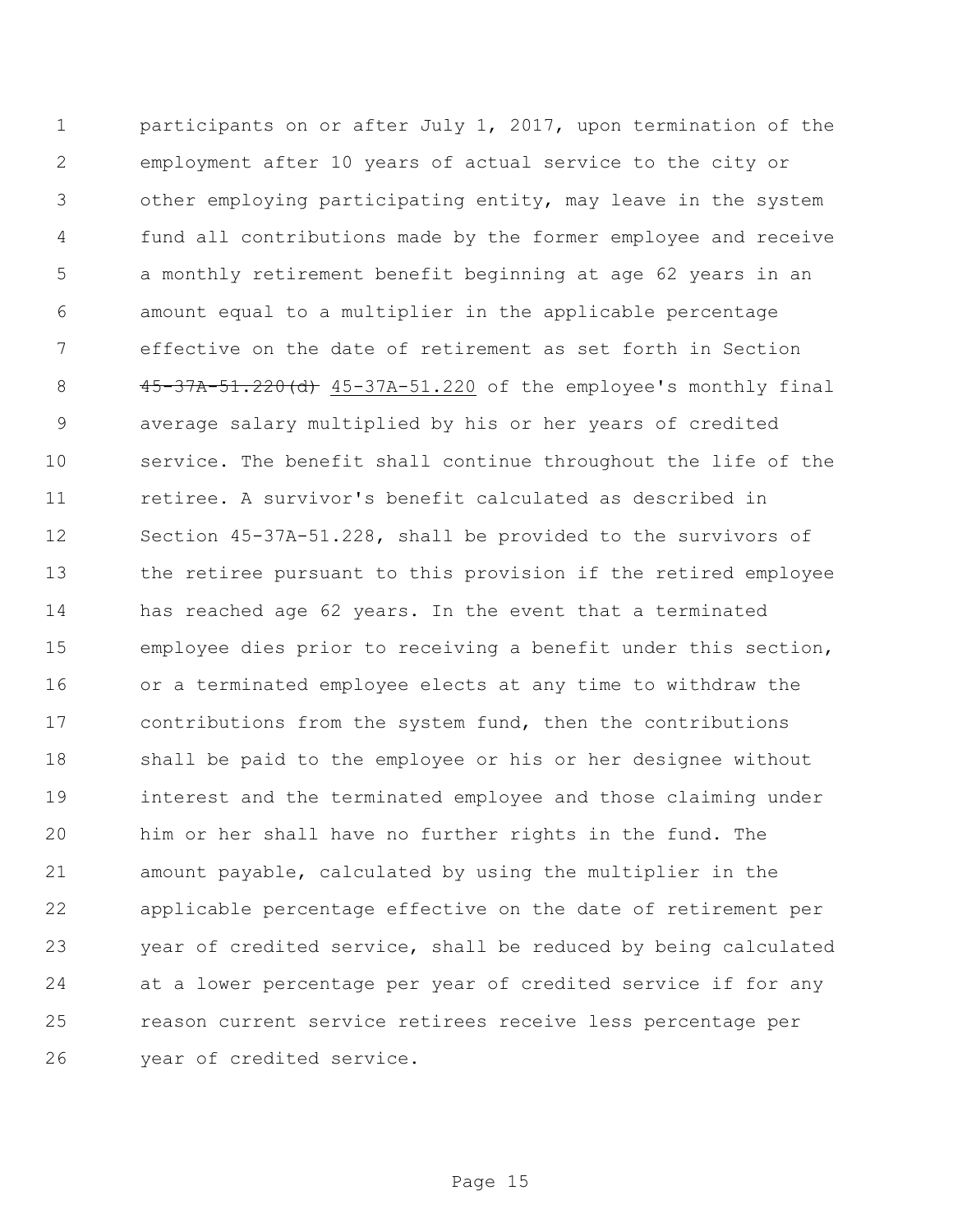"(e) That portion of a terminated participant's benefit that is forfeited shall be used only to reduce future costs of the system at such time as it becomes a forfeiture. "§45-37A-51.225.

 "(a) In the event a participant, after having accrued five or more years of credited service, shall become totally disabled to perform his or her customary duties as an employee of the city and not be entitled to an extraordinary disability allowance, he or she shall in such event be entitled to a monthly ordinary disability allowance equal to two percent of such participant's final average salary multiplied by his or her years of credited service at the date of disability.

 "(b) Notwithstanding anything to the contrary contained in this section, yet subject to subsections (e) and (f), for all participants who first become participants on or after July 1, 2017, in the event a participant, after having accrued 10 or more years of credited service, becomes totally disabled to perform his or her customary duties as an employee of the city and who is not entitled to an extraordinary disability allowance, he or she shall in that event be entitled to a monthly ordinary disability allowance equal to two percent of the participant's final average salary multiplied by his or her years of credited service at the date of disability.

 "(c) Benefits payable hereunder shall commence upon the cessation of the disabled participant's drawing a salary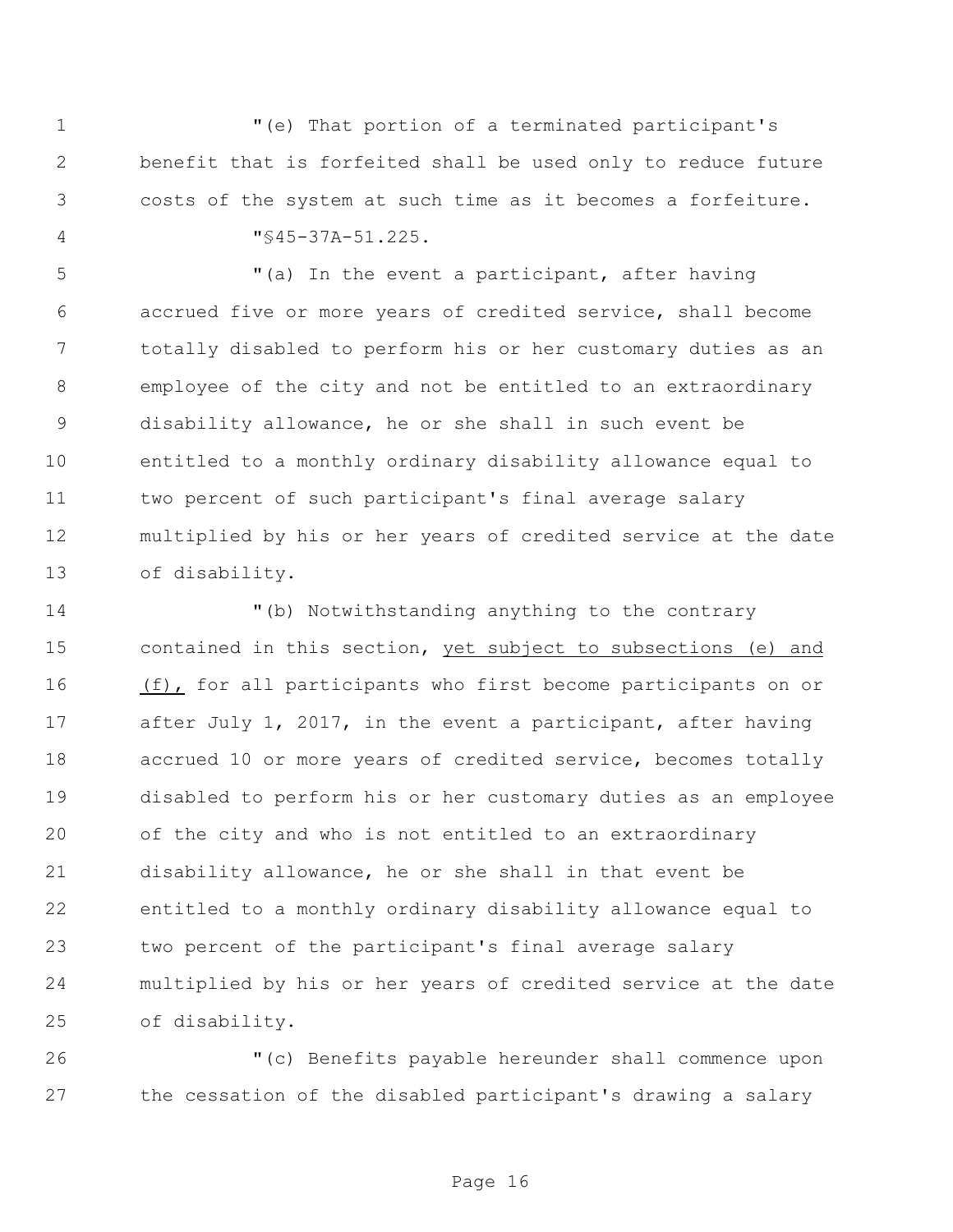from the city and shall continue until such time as the participant is no longer totally disabled to perform his or her customary duties or substantially comparable duties with an employer.

5 "(d) The Except as provided in subsection (g), the maximum ordinary disability allowance payable hereunder shall be two percent of final average salary per credited year of service, not to exceed 60 percent of final average salary.

 "(e) Anything herein to the contrary notwithstanding, an ordinary disability allowance shall be computed and paid throughout the continuance of such disability as provided and at the rate prescribed by the law 13 in effect at the time of the commencement of such disability. If any disability beneficiary should become separated from the service and withdraw such disability beneficiary's contributions, his or her right to continuance of disability benefits shall immediately cease.

 "(f) Notwithstanding anything to the contrary contained in this section, for all participants who incur a disability on or after July 1, 2021, other than fire and police employees, in the event the participant, after having accrued 10 or more years of credited service, becomes totally disabled to perform his or her customary duties as an employee of the city and who is not entitled to an extraordinary disability allowance, he or she shall in that event be entitled to a monthly ordinary disability allowance equal to 1.75 percent of his or her final average salary multiplied by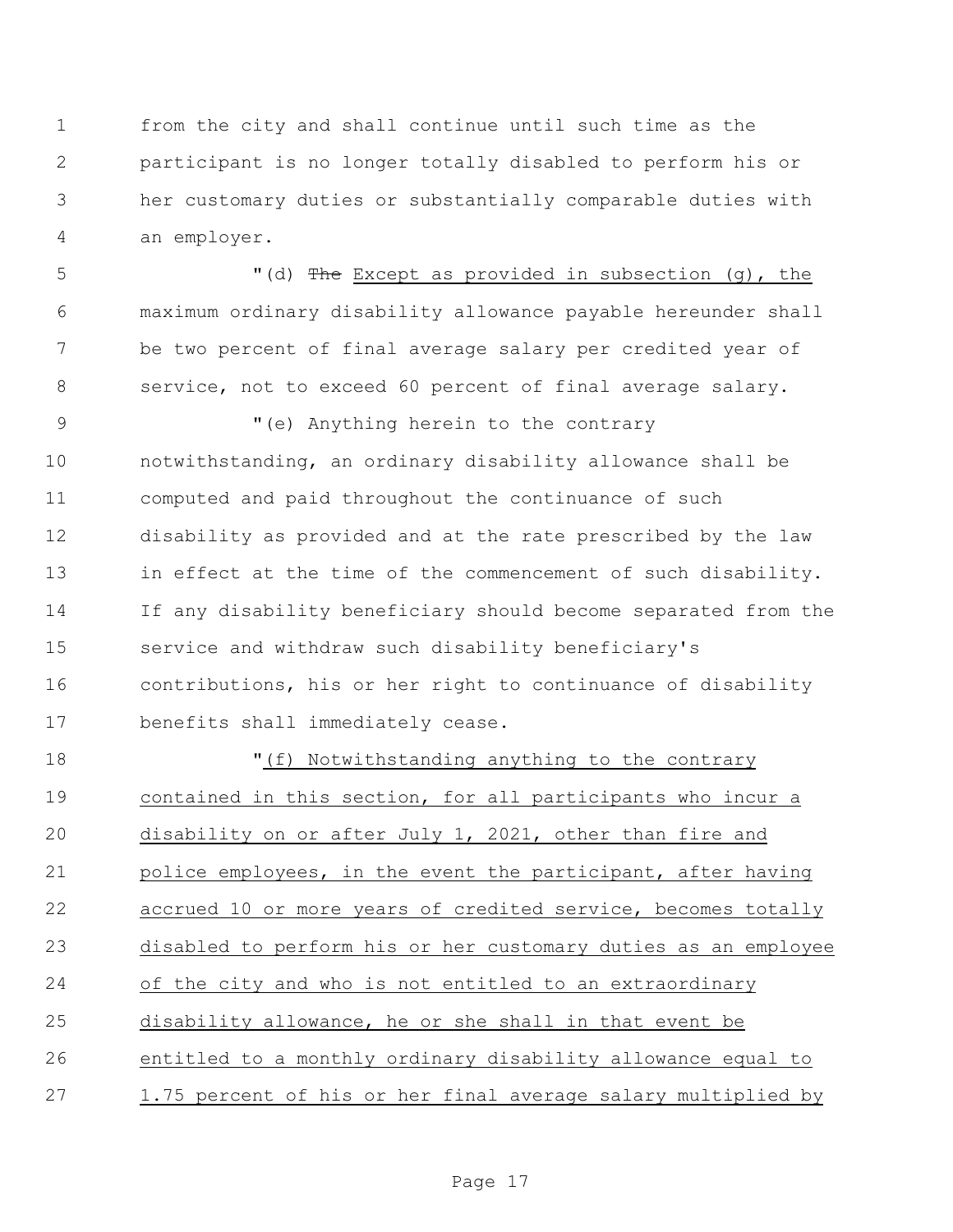his or her years of credited service at the date of disability.

 "(g) Notwithstanding anything to the contrary contained in this section, for all participants who incur a disability on or after July 1, 2021, other than fire and police employees, the maximum ordinary disability allowance payable hereunder shall be 1.75 percent of final average salary per year of credited service, not to exceed 52.5 percent of final average salary.

10  $\texttt{"}$ \$45-37A-51.228.

 "(a) Effective July 1, 2002, in the event of the death of a retiree or participant who, on the date of his or her death was eligible for voluntary retirement under Section 45-37A-51.220, there may be payable a monthly survivor's benefit equal to 60 percent of the monthly retirement benefit which the retiree was receiving or was entitled to receive prior to his or her death or which the participant would have been entitled to receive had he or she retired under Section 45-37A-51.220 on the day preceding his or her death; notwithstanding anything to the contrary, the survivor's benefit may be increased pursuant to Section 45-37A-51.242. In the event any survivor is being paid an amount in excess of 60 percent of the retiree's monthly benefit on May 1, 2006, such survivor's benefits shall not be decreased.

 "(b)(1) Effective July 1, 2002, upon the death of any retiree or participant who at the time of his or her death was not eligible for voluntary retirement under Section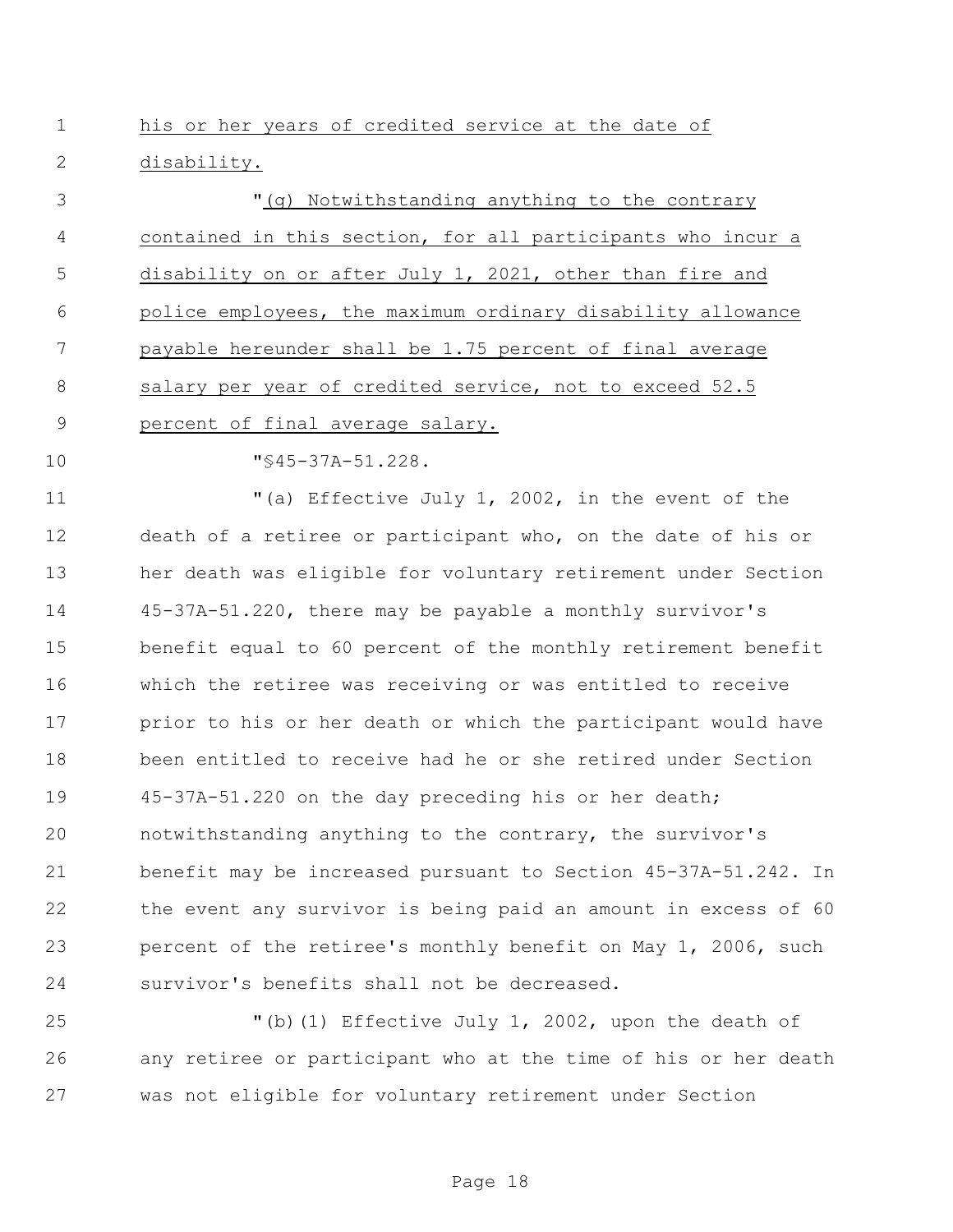45-37A-51.220, but who prior to death had five or more years of creditable time, there may be payable at the option of the survivors and to the exclusion of any other death benefits provided for in this subpart or in any other pension system applicable to the city an optional survivor's benefit according to the schedule of percentages hereinbelow set forth. For the purpose of this subsection, the optional survivor's benefit shall be 60 percent of the applicable percentage of salary of the deceased retiree's or participant's final average salary, figured as of the date of death instead of the date of retirement, multiplied by his or her years of creditable time and multiplied by the percentage rate applicable to the decedent's completed years of credited service as shown in the schedule of percentages as follows:

15 Ta. Prior to July 1, 2002, the percentage rate, effective to survivors, applicable to decedent's completed years prior to July 1, 2002, credited service:

18 The United Service, 10 years = 50 percent; 11 years = 60 percent; 12 years = 70 percent; 13 years = 80 percent; 14 years = 90 percent; and 15 or more years = 100 percent. The surviving spouse and children of any firefighter or police officer who is a member of the Firemen's and Policemen's Supplemental Pension System applicable to the city and is employed by the city at the time of his or her death shall not be entitled to any benefit under this subsection.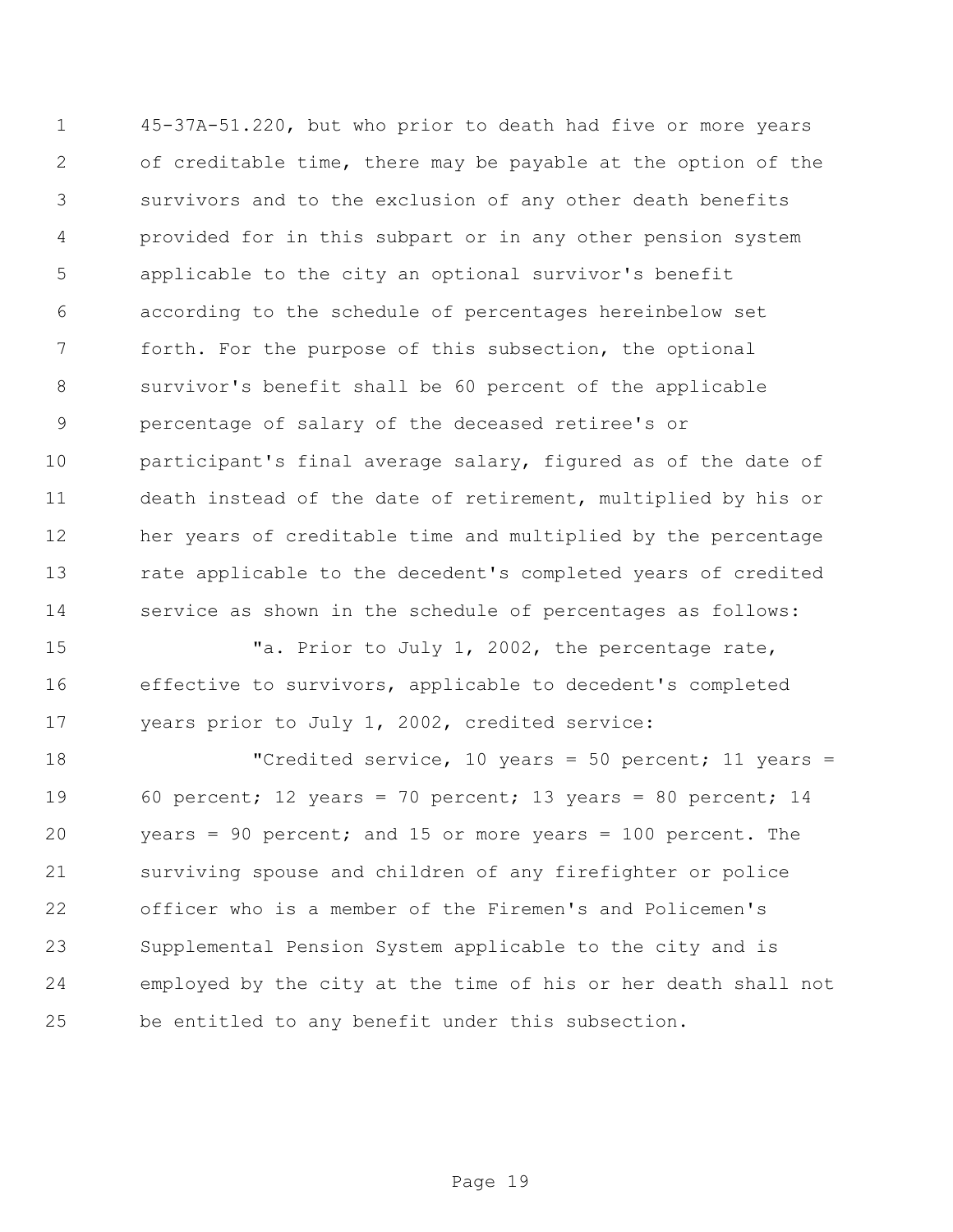"b. The percentage rate, effective to survivors, applicable to decedent's completed years after July 1, 2002, credited service:

 "Credited service, five years = 50 percent; six years = 60 percent; seven years = 70 percent; eight years = 80 percent; nine years = 90 percent; and 10 or more years = 100 percent. The surviving spouse and children of any firefighter or police officer who is a member of the Firemen's and Policemen's Supplemental Pension System applicable to the city and is employed by the city at the time of his or her death shall not be entitled to any benefit under this subsection.

 "c. Notwithstanding anything to the contrary contained in this section, for all participants who first become participants on or after July 1, 2017, upon the death of any retiree or participant who at the time of his or her death was not eligible for voluntary retirement under Section 45-37A-51.220, but who prior to death had 10 or more years of creditable time, there may be payable at the option of the survivors and to the exclusion of any other death benefits provided for in this subpart or in any other pension system applicable to the city an optional survivor's benefit according to the schedule of percentages hereinbelow set forth. For the purpose of this subsection, the optional survivor's benefit shall be 60 percent of the applicable percentage of salary of the deceased retiree's or participant's final average salary, figured as of the date of death instead of the date of retirement, multiplied by his or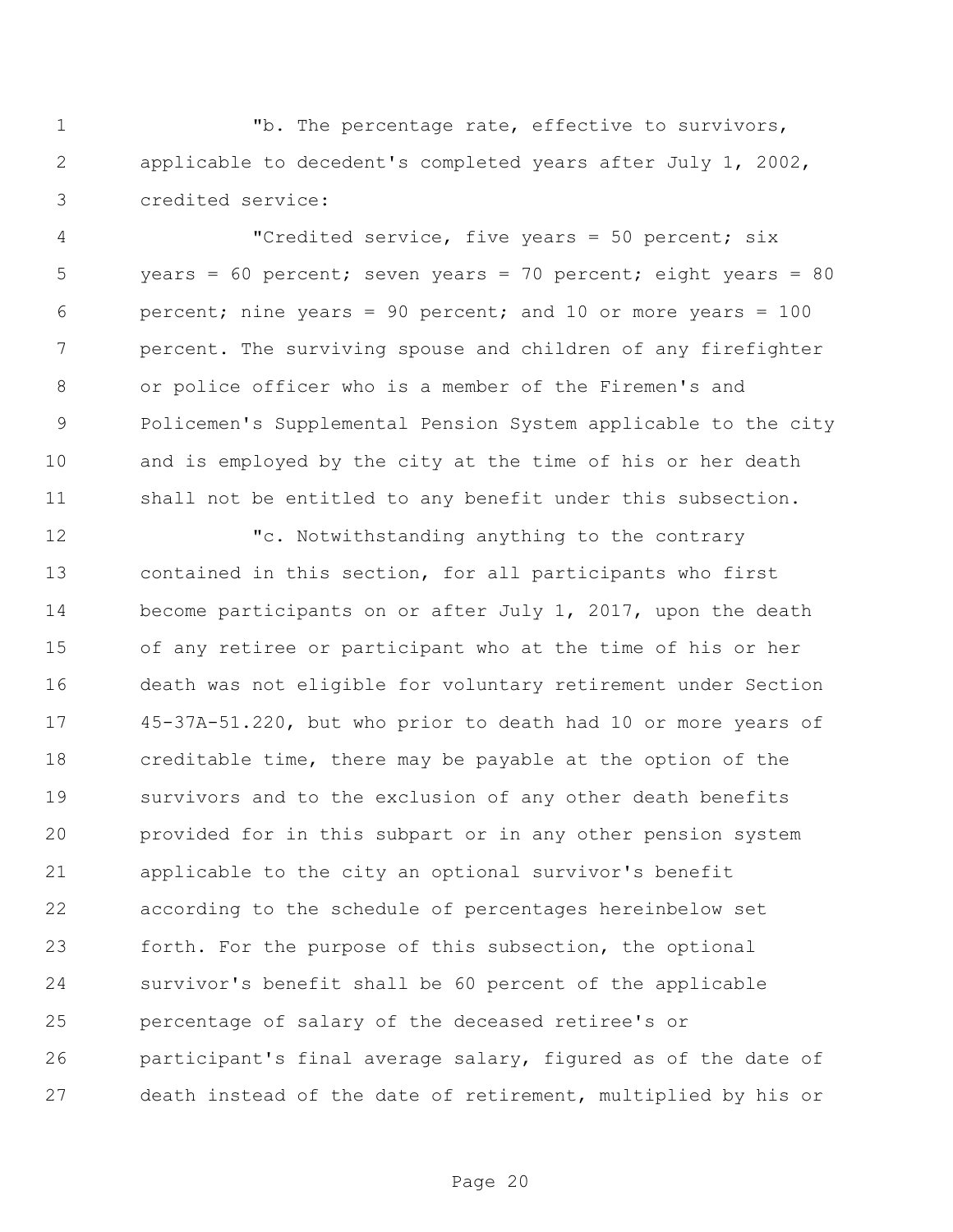her years of creditable time and multiplied by the percentage rate applicable to the decedent's completed years of credited service as shown in the schedule of percentages as follows:

 "Notwithstanding anything to the contrary contained in this section, for all participants who first become participants on or after July 1, 2017, the percentage rate, effective to survivors, applicable to those decedents is as follows:

 "Credited service, 10 years = 50 percent; 11 years = 60 percent; 12 years = 70 percent; 13 years = 80 percent; 14 years = 90 percent; and 15 or more years = 100 percent. The surviving spouse and children of any firefighter or police officer who is a member of the Firemen's and Policemen's Supplemental Pension System applicable to the city and is employed by the city at the time of his or her death shall not be entitled to any benefit under this subsection.

 "(2)a. The optional survivor's benefit provided for under subdivision (1) may only accrue and be payable to the benefit of a survivor or survivors from the date on which the deceased retiree or participant would have attained age 60 had he or she lived, or from the date on which such person would have earned 20 years of creditable time had he or she lived and continued in the employment of the city, whichever date comes first. In order to obtain the benefit, a written request therefor shall be submitted by or on the behalf of an eligible survivor to the custodian of the fund within 180 days after date of the death of the retiree or participant. The written

Page 21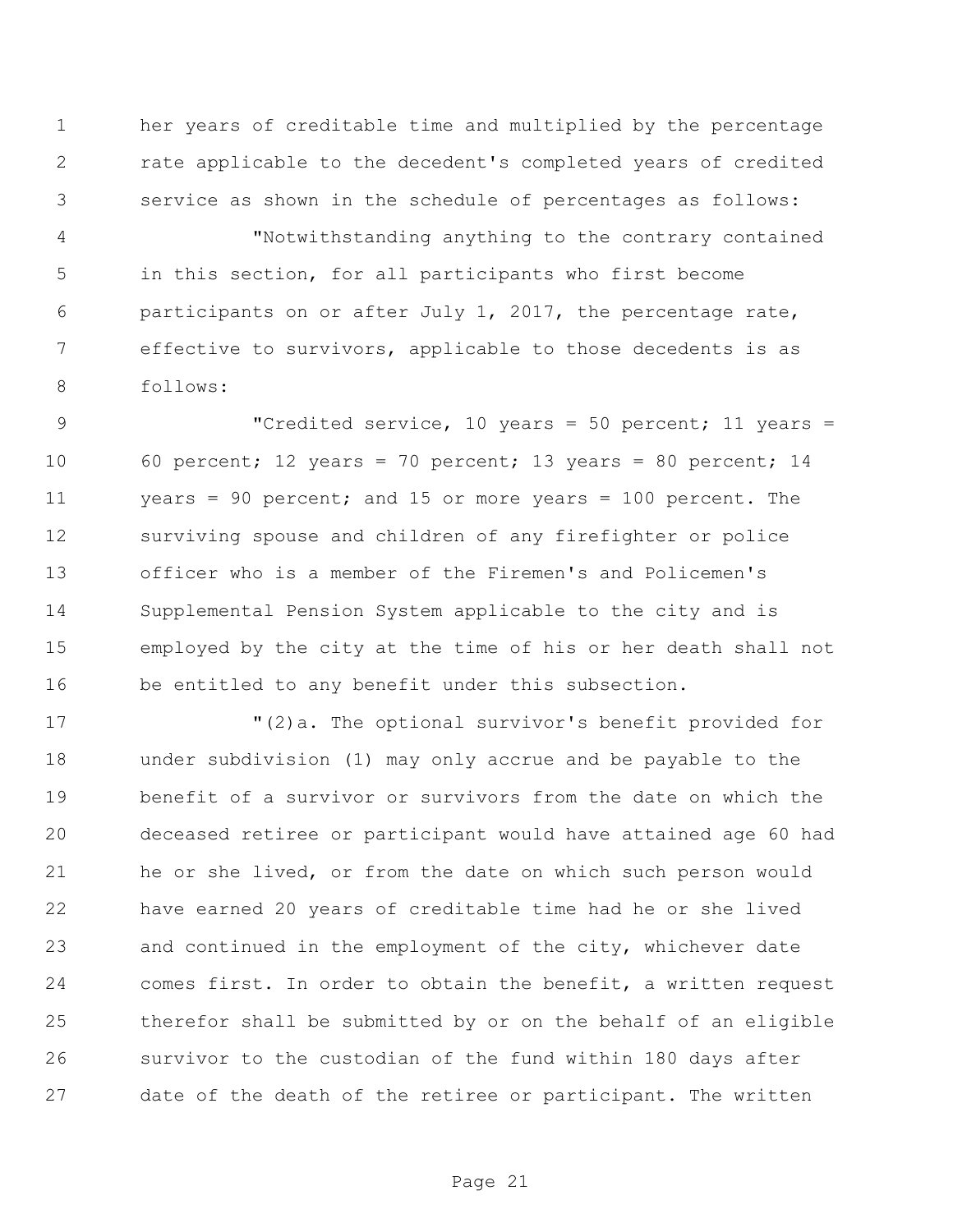request may be made on behalf of surviving minor children as provided in Section 45-37A-51.229. Any eligible survivor failing to submit written request within the required time shall be barred from any right to claim or to receive the optional survivor's benefit. Such failure to submit the written request on behalf of eligible surviving minor or minors by their legal guardian or custodian as provided in Section 45-37A-51.229 shall likewise bar such minor from claiming or receiving the optional survivor's benefit.

 "b. Notwithstanding anything to the contrary contained in subsection (a), for all participants who first become participants on or after July 1, 2017, the optional survivor's benefit provided for under subdivision (1) may only accrue and be payable to the benefit of a survivor or survivors from the date on which the deceased retiree or participant would have attained age 62 had he or she lived, or from the date on which such person would have earned 20 years of creditable time had he or she lived and continued in the employment of the city, whichever date comes first. In order to obtain the benefit, a written request shall be submitted by or on the behalf of an eligible survivor to the custodian of the fund within 180 days after date of the death of the retiree or participant. The written request may be made on behalf of surviving minor children as provided in Section 45-37A-51.229. Any eligible survivor failing to submit a written request within the required time shall be barred from any right to claim or to receive the optional survivor's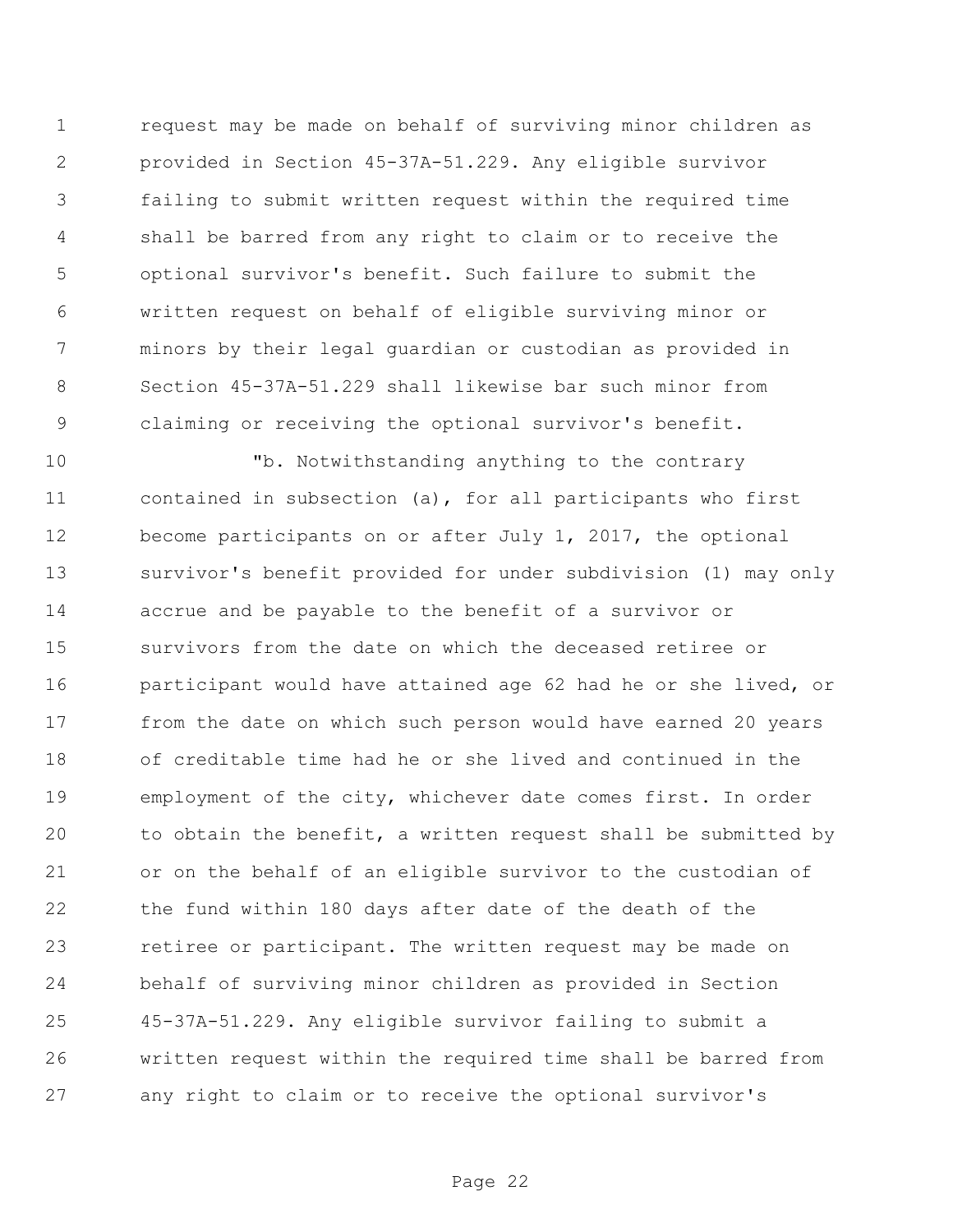benefit. The failure to submit the written request on behalf of an eligible surviving minor or minors by their legal guardian or custodian as provided in Section 45-37A-51.229 shall likewise bar the minor from claiming or receiving the optional survivor's benefit.

 "(3)a. Upon the submission of a written request for 7 optional survivor's benefit, as provided in subdivision (2), the contributions of the deceased paid into the fund shall remain therein, any provisions of other sections of this subpart to the contrary notwithstanding, regardless of whether any or all of the deceased's eligible survivors die before 12 receiving any payment of benefits. The surviving spouse may revoke any written request by giving written notice thereof to the custodian at any time prior to a benefit payment being 15 made pursuant to such request and thereby be the eligible survivor has made such request and a benefit payment has been made pursuant thereto none of the decedent's contributions 18 paid into the fund shall be withdrawn therefrom or paid to any survivor as a return of contributions or for any other purpose.

 "b. A survivor to whom a benefit payment has been made under this subsection shall not thereafter be entitled to any survivor's benefit or death benefit under any other provisions of this or other pension systems applicable to the city and further, a survivor to whom a survivor's benefit or death benefit payment has been made under any other provisions of this subpart or under any other pension system applicable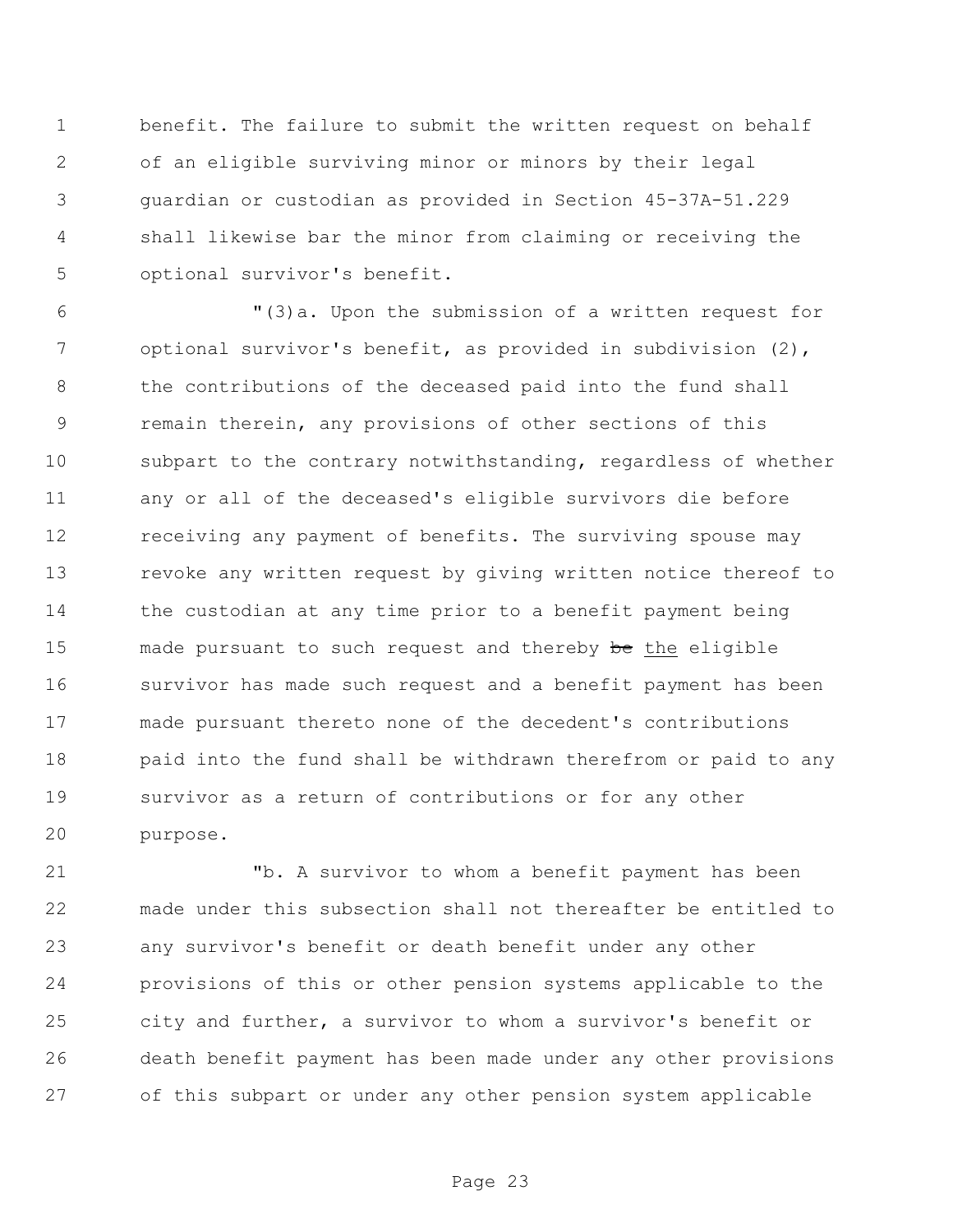1 to the city shall not thereafter be entitled to any benefits under this subsection.

 "(c) Notwithstanding anything to the contrary contained in this section, for all participants who first become participants on or after July 1, 2021, upon the retirement of any legally married participant, prior to payment of any retirement benefit and in accordance with procedures established by the city, the participant shall elect to either: a. Provide a monthly spousal survivor's benefit upon the participant's death; or b. receive an unreduced monthly retirement benefit. "(1) If a legally married participant elects to provide a spousal survivor's benefit upon the participant's death, then upon the participant's death: a. The monthly spousal survivor's benefit shall be equal to 60 percent of the monthly retirement benefit which the retiree was receiving or was entitled to receive prior to his or her death or which the participant would have been entitled to receive had he or she retired under Section 45-37A-51.220 on the day preceding his or her death; and b. the monthly retirement benefit payable to the participant during his or her life shall be reduced to reflect the spousal survivor's benefit on an actuarially equivalent basis pursuant to certain actuarial factors adopted by the board. "(2) If a legally married participant elects to receive an unreduced monthly retirement benefit, then upon the

participant's death, no monthly spousal survivor's benefit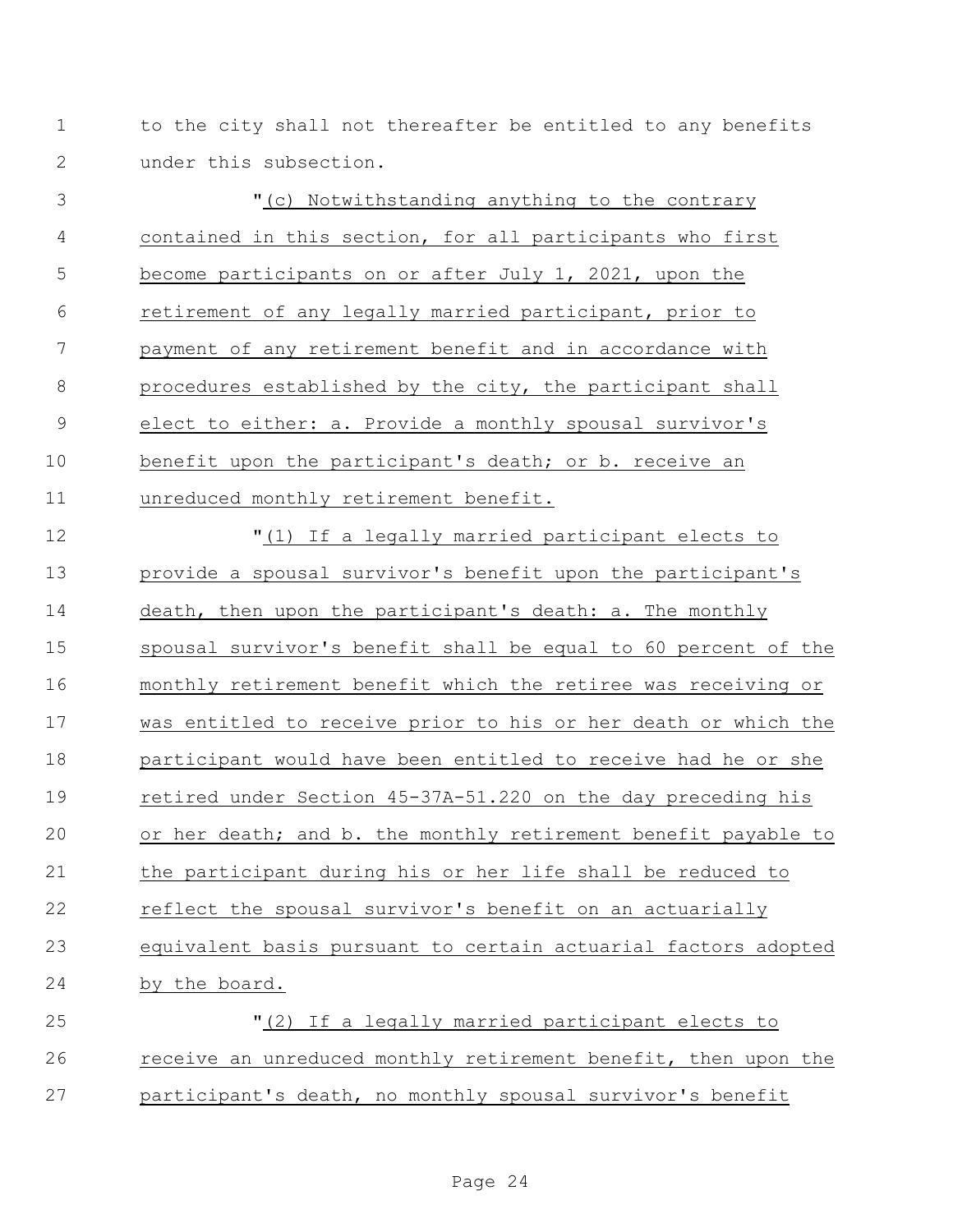will be payable, and the monthly retirement benefit payable to the participant during his or her life will not be reduced to reflect any spousal survivor's benefit. To effect a participant's election to receive an unreduced monthly retirement benefit, the participant's spouse, at the time of the participant's election, shall agree to the participant's election and waive any spousal survivor's benefits in accordance with procedures established by the city.

9 "<del>(c)</del>(d) Notwithstanding anything contained in this section, for all participants who first become participants prior to July 1, 2021, the minimum survivor's benefit payable 12 to the spouse of the deceased retiree shall be three hundred twenty dollars (\$320) per month under the conditions provided in Section 45-37A-51.229.

15 "S45-37A-51.232.

 "(a) Effective as of July 1, 2002, in the event a firefighter or police officer retires under the supplemental 18 pension system established by Subpart 1, after having accumulated 20 years of credited service under the system and shall die prior to the date on which the participant would have accumulated 30 years of credited service under this system had he or she not retired but had he or she continued in employment with the city, without interruption, as a firefighter or police officer, the participant's survivor or survivors shall not receive any benefit therefrom. However, should the retired firefighter or police officer die subsequent to the date on which he or she would have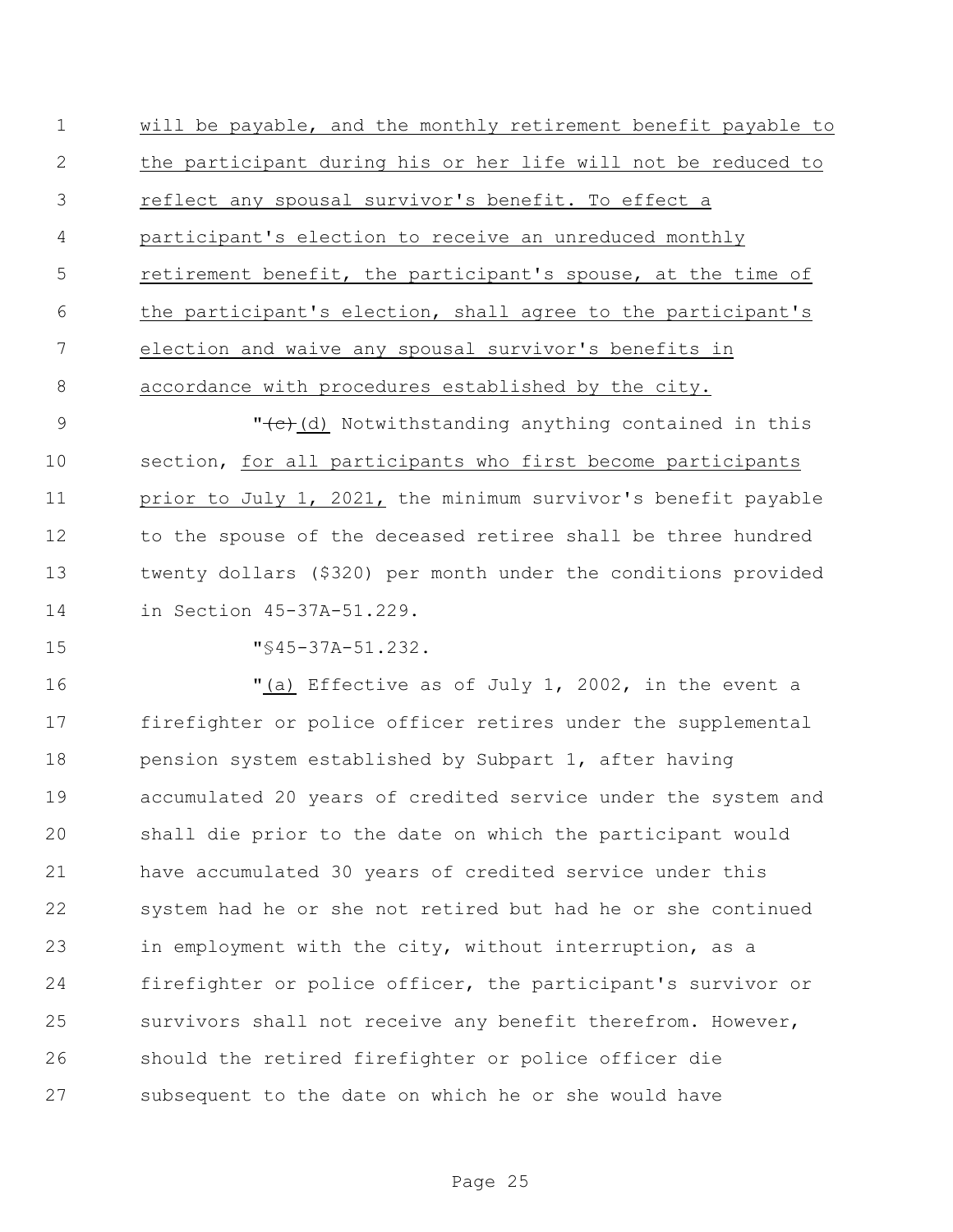accumulated 30 years of credited service hereunder, and should the retiree or participant be survived by a spouse to whom he or she was legally married at the time of the retiree's or participant's death, regardless of whether the marriage occurred before or after the retiree's departure from service, the surviving spouse shall be entitled to receive until such time as the spouse should remarry, a monthly survivor's benefit in the amount equal to 60 percent of the monthly retirement benefit which the retiree was receiving or entitled to receive on the date of his or her death as if the surviving spouse or survivors was entitled to a benefit under Section 45-37A-51.228 and Section 45-37A-51.229. If a survivor's benefit ceases because the survivor remarries, in the event 14 the marriage is terminated by annulment, divorce, or death of the survivor's spouse, then on such termination the survivor again shall be eligible to receive the survivor's benefits.

 "(b) Notwithstanding anything to the contrary contained in this section, for all participants who first become participants on or after July 1, 2021, in the event a legally married firefighter or police officer retires under the supplemental pension system established by Subpart 1, after having accumulated 20 years of credited service under the system, and dies prior to the date on which the participant would have accumulated 30 years of credited service under this system had he or she not retired but had continued in employment with the city, without interruption, as a firefighter or police officer, the participant's spousal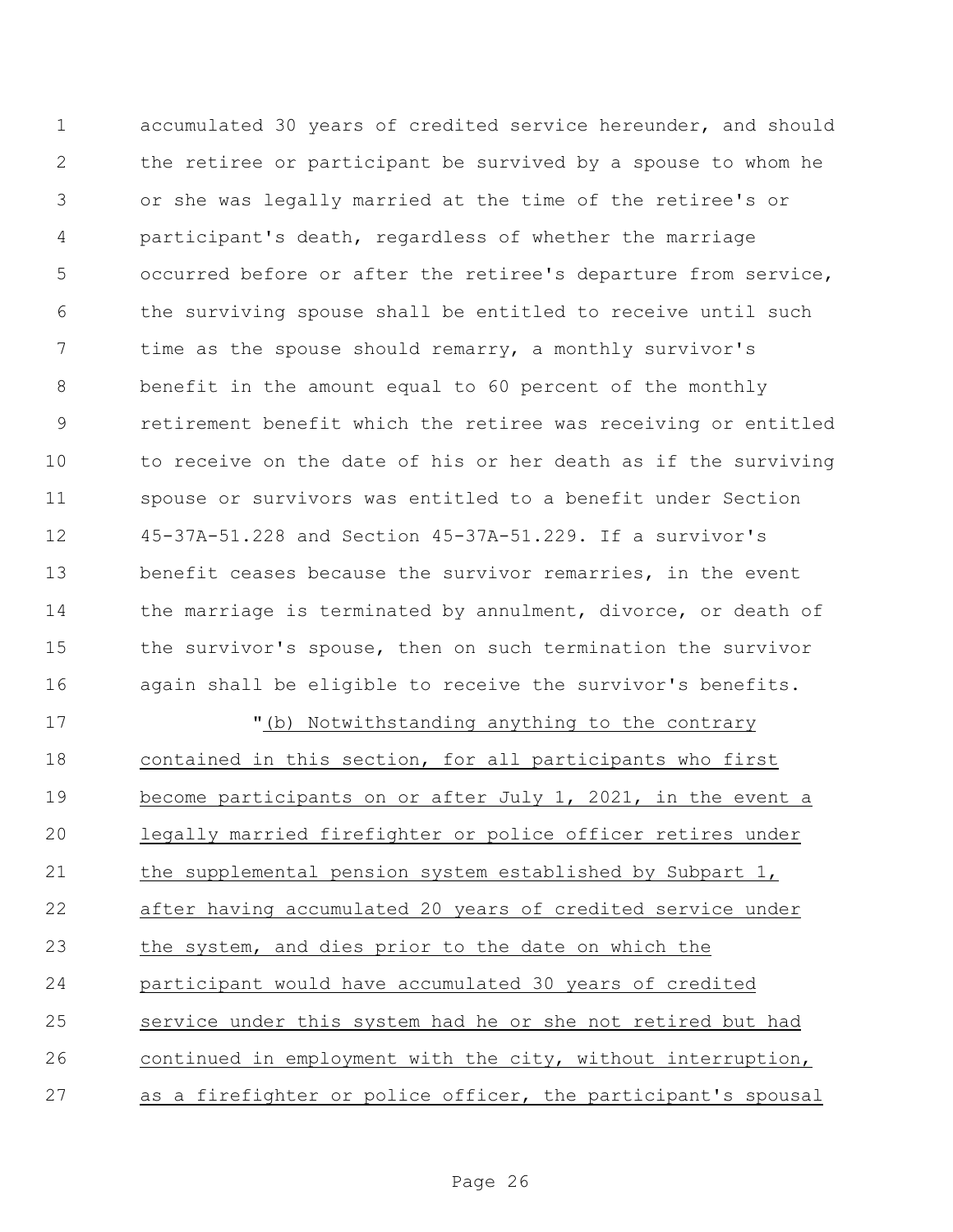| $\mathbf 1$   | survivor shall not receive any benefit therefrom. However,     |
|---------------|----------------------------------------------------------------|
| $\mathbf{2}$  | should the retired firefighter or police officer die after the |
| 3             | date on which he or she would have accumulated 30 years of     |
| 4             | credited service hereunder and be survived by a spouse to whom |
| 5             | he or she was legally married at the time of the retiree's or  |
| 6             | participant's death, regardless of whether the marriage        |
| 7             | occurred before or after the participant's departure from      |
| $\,8\,$       | service, a spousal survivor's benefit may be payable pursuant  |
| $\mathcal{G}$ | to any of the following:                                       |
| 10            | "(1) Upon the retirement of the legally married                |
| 11            | participant, prior to payment of any retirement benefit and in |
| 12            | accordance with procedures established by the city, the        |
| 13            | participant shall elect to either: a. Provide a spousal        |
| 14            | survivor's benefit upon the participant's death; or b. receive |
| 15            | an unreduced monthly retirement benefit.                       |
| 16            | "(2) If a participant elects to provide a spousal              |
| 17            | survivor's benefit, then upon the participant's death: a. The  |
| 18            | monthly spousal survivor's benefit shall be equal to 60        |
| 19            | percent of the monthly retirement benefit which the retiree    |
| 20            | was receiving or was entitled to receive prior to his or her   |
| 21            | death or which the participant would have been entitled to     |
| 22            | receive had he or she retired on the day preceding his or her  |
| 23            | death as if the surviving spouse was entitled to a benefit     |
| 24            | under Section 45-37A-51.228(c) and Section 45-37A-51.229; and  |
| 25            | b. the monthly retirement benefit payable to the participant   |
| 26            | during his or her life will be reduced to reflect the spousal  |
| 27            | survivor's benefit on an actuarially equivalent basis pursuant |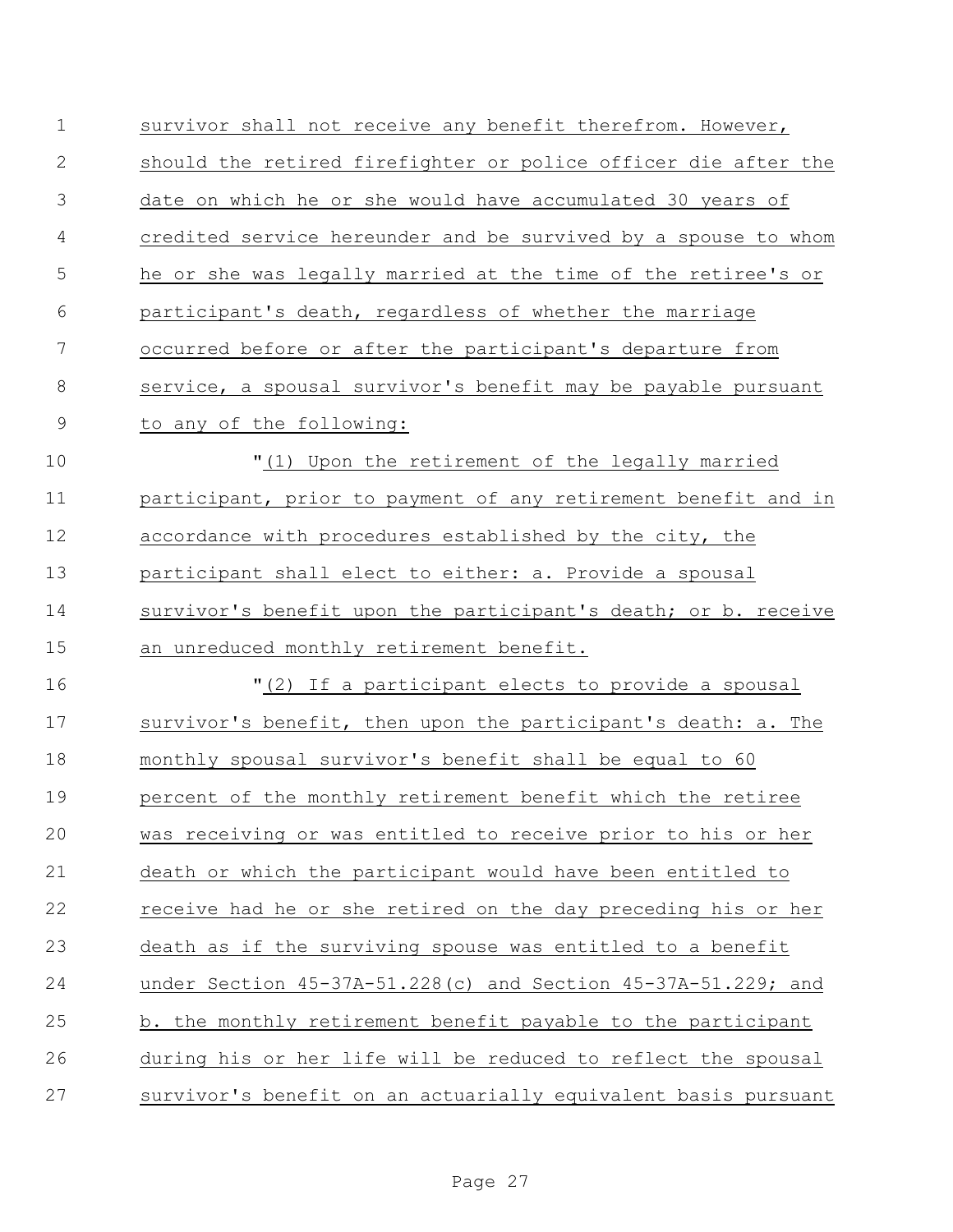| $\mathbf 1$    | to certain actuarial factors adopted by the board. The         |
|----------------|----------------------------------------------------------------|
| $\mathbf{2}$   | survivor's benefit shall cease if the survivor remarries;      |
| 3              | provided, however, in the event the survivor remarries and     |
| 4              | that marriage is terminated by annulment, divorce, or death of |
| 5              | the survivor's spouse, then on such termination, the survivor  |
| 6              | again shall be eligible to receive the survivor's benefit.     |
| 7              | "(3) If a legally married participant elects to                |
| $8\,$          | receive an unreduced monthly retirement benefit, then upon the |
| $\overline{9}$ | participant's death, no monthly spousal survivor's benefit     |
| 10             | will be payable, and the monthly retirement benefit payable to |
| 11             | the participant during his or her life will not be reduced to  |
| 12             | reflect any spousal survivor's benefit. To effect a            |
| 13             | participant's election to receive an unreduced monthly         |
| 14             | retirement benefit, the participant's spouse, at the time of   |
| 15             | the participant's election, shall agree to the participant's   |
| 16             | election and waive any spousal survivor's benefits in          |
| 17             | accordance with procedures established by the city.            |
| 18             | $"$ \$45-37A-51.244.                                           |
| 19             | "(a) Participants in the city and other                        |
| 20             | participating employing entities, except the board of health,  |
| 21             | having attained age 55 or older and completed 25 or more years |
| 22             | of credited service, shall be entitled, upon voluntary         |
| 23             | retirement, to a monthly retirement benefit equal to 1.85      |
| 24             | percent of the monthly final average salary of the participant |
| 25             | multiplied by the participant's years of credited service.     |
| 26             | Subject to Section 45-37A-51.237, the amount of any retirement |
| 27             | benefit provided pursuant to this section shall continue to    |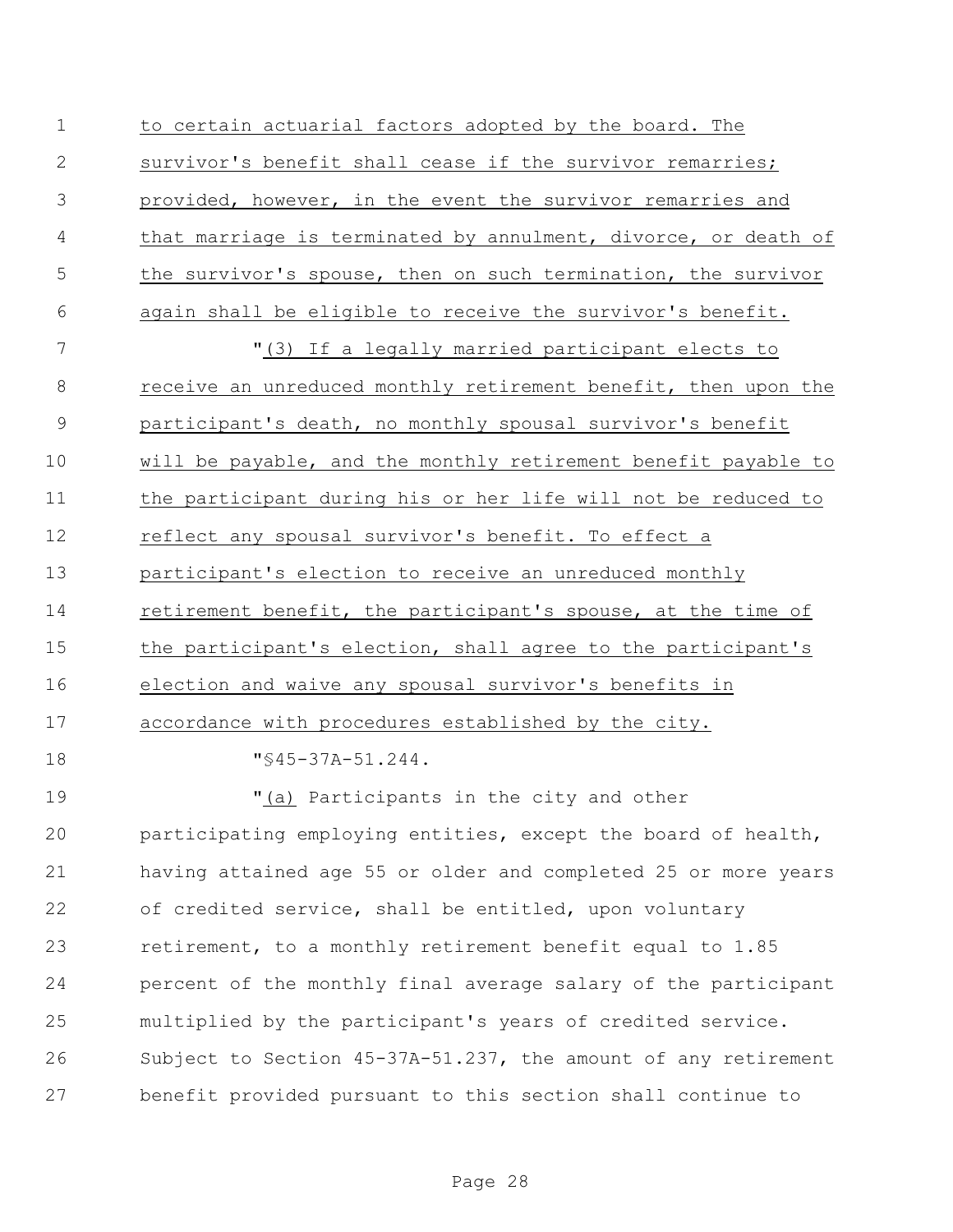accrue throughout the life of the retiree. Survivors of participants retiring shall receive all survivors' benefits available to normal retirees who are eligible for benefits under Section 45-37A-51.220.

 "(b) Notwithstanding anything to the contrary contained in this section, for all participants who first become participants on or after July 1, 2021, participants in 8 the city and other participating constructive subsidiaries, except the board of health, having attained age 55 or older and completed 25 or more years of credited service, shall be entitled, upon voluntary retirement, to a monthly retirement benefit equal to 1.45 percent of the monthly final average salary of the participant multiplied by the participant's years of credited service. Subject to Section 45-37A-51.237, the amount of any retirement benefit provided pursuant to this section shall continue to accrue throughout the life of the retiree. Survivors of participants retiring shall receive all survivor's benefits available to normal retirees who are eligible for benefits under Section 45-37A-51.220 as provided under Section 45-37A-51.228.

"§45-37A-51.302.

 "(a) For the purpose of the application of the system to the extent herein provided, and for that purpose only, and except as may be otherwise or differently provided herein, the employment by the civic center of employee members shall be deemed constructively employment by the city during all of their time in the service of the civic center after the

Page 29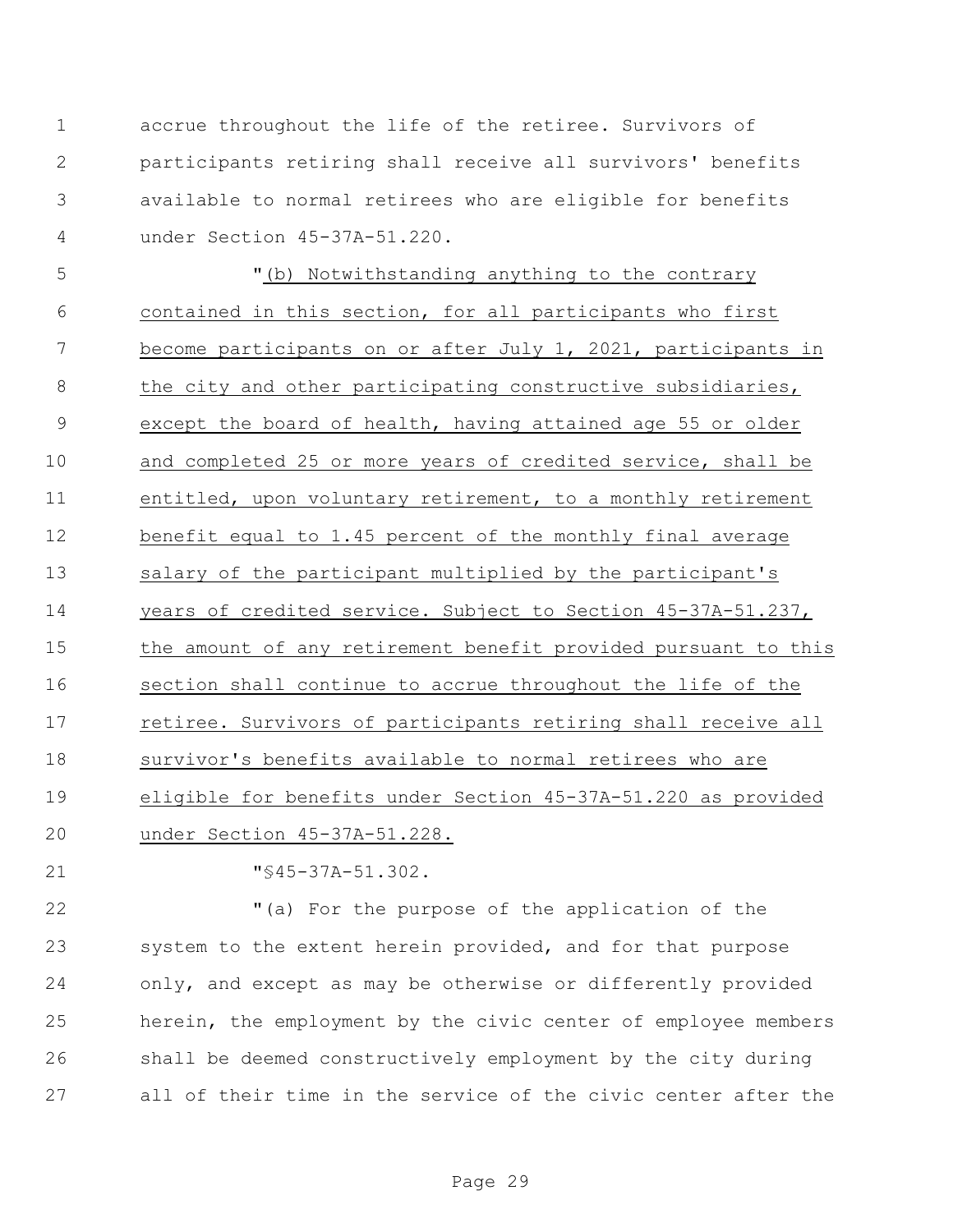adoption of this section, with like effect as though the employee members, while working for the civic center, were actually working as employees of the city, subject to this pension system. This section shall not apply unless all of the conditions hereinafter specified are met.

 "(1) This section shall not apply to any employee member unless within 30 days after he or she leaves the service of the city he or she is employed by the civic center on a salary payable at regular specified intervals; any person employed by the civic center on a part time basis before he or 11 she leaves, or when he or she leaves, the service of the city 12 shall be within the scope of the next foregoing sentence, if he or she continues in the employ of the civic center.

 "(2) This section shall not apply unless the employee member leaves in the system fund the contributions made by him or her to the fund.

 "(3) This section shall not apply unless, within the 18 time below stated, the civic center gives written notice to the board of managers that the civic center elects for this section to apply to the employment of the employee member by the civic center. This section shall not apply unless the board of managers receives notice within 45 days of the employee member's leaving the service of the city. The board, in its discretion, may accept and treat as binding notice received after that time, if the board finds that delay in forwarding the notice was justified. After giving notice, it shall be the duty of the civic center to make or cause to be

Page 30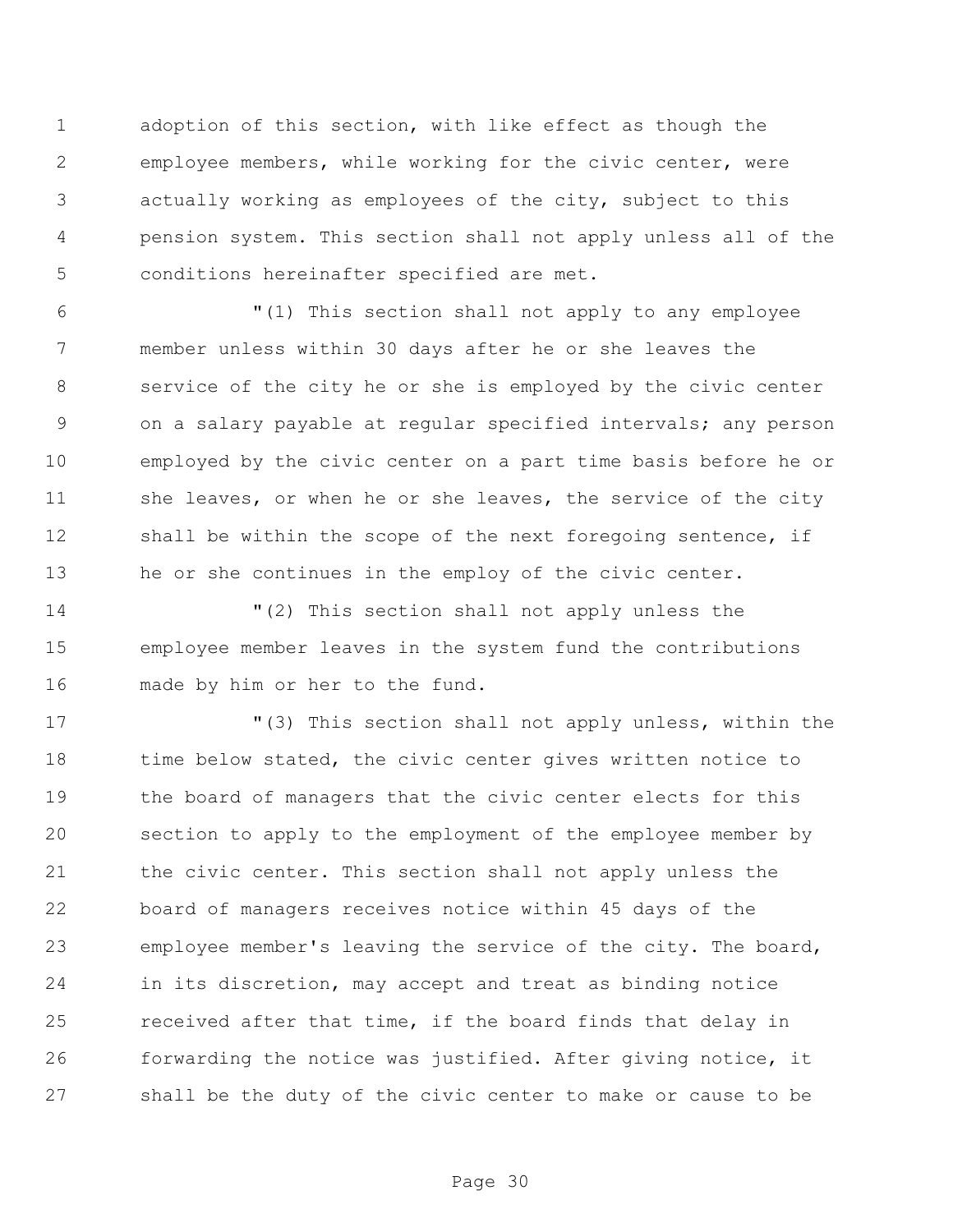made and paid into the pension fund deductions from the salary of its employee who is the subject of the notice, and to do so in all respects as is provided by the system for the city to make deductions and pay into the fund from salaries of its employees who are employee members, and it shall be the further duty of the civic center to make matching 7 contributions the employer's required contributions pursuant to Section 45-37A-51.192 to the fund from its own funds in respect to any employee who is the subject of the notice, in all respects as it is made the duty of the city to make 11 matching contributions the employer's required contributions pursuant to Section 45-37A-51.192 in respect of its employees who are employee members, and it shall be the further duty of the civic center to fully cooperate with the board of managers, the city director of finance, and the custodian in 16 the administration of the system.

 "(b) After the board of managers receives the certificate from the civic center, the election made by civic center for this section to apply to the employee member named in the certificate shall be irrevocable.

"§45-37A-51.305.

 "After September 1, 1969, it shall be the duty of 23 the civil defense agency, or its successor agency, as an independent agency and not as a subsidiary board or department of the city, to make or cause to be made and paid into the fund deductions from the salaries of all of its employees who are employee members, and to do so in all respects as is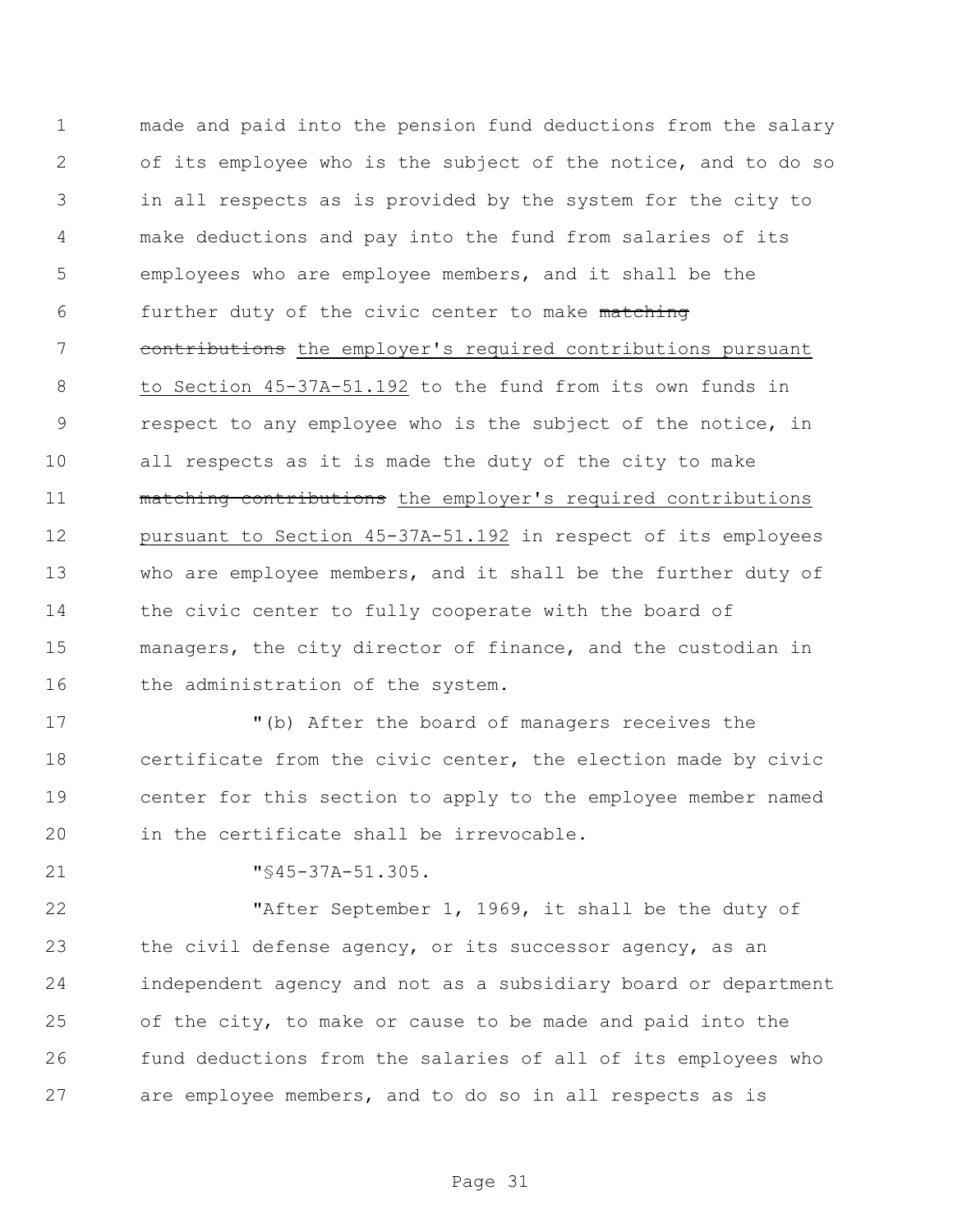provided by the system for the city to make deductions and pay into the fund from salaries of its employees who are employee members, and it shall be the further duty of the civil defense agency, or its successor agency, as such independent agency, 5 to make matching contributions the employer's required contributions pursuant to Section 45-37A-51.192 to the fund from its own funds in respect of its employees who are employee members, in all respects as it is made the duty of 9 the city to make matching contributions the employer's required contributions pursuant to Section 45-37A-51.192 in respect of its employees who are employee members, and it 12 shall be the further duty of the civil defense agency, as such independent agency, to fully cooperate with the board of managers, the city director of finance, and the custodian in the administration of the system, and, thereinabout, to make available to them all such records and information pertaining to employees of the civil defense agency as they or either of them may request for the purpose of administration of the system.

**"**§45-37A-51.306.

 "(a) Employees of the library board shall be deemed constructive employees of the city during their time of service with the library board, whether past, present, or future. The retrospective and the prospective term of the system shall be retrospectively applied to constructive employees as though the library board was actually a subsidiary department of the city at all times, past, present,

Page 32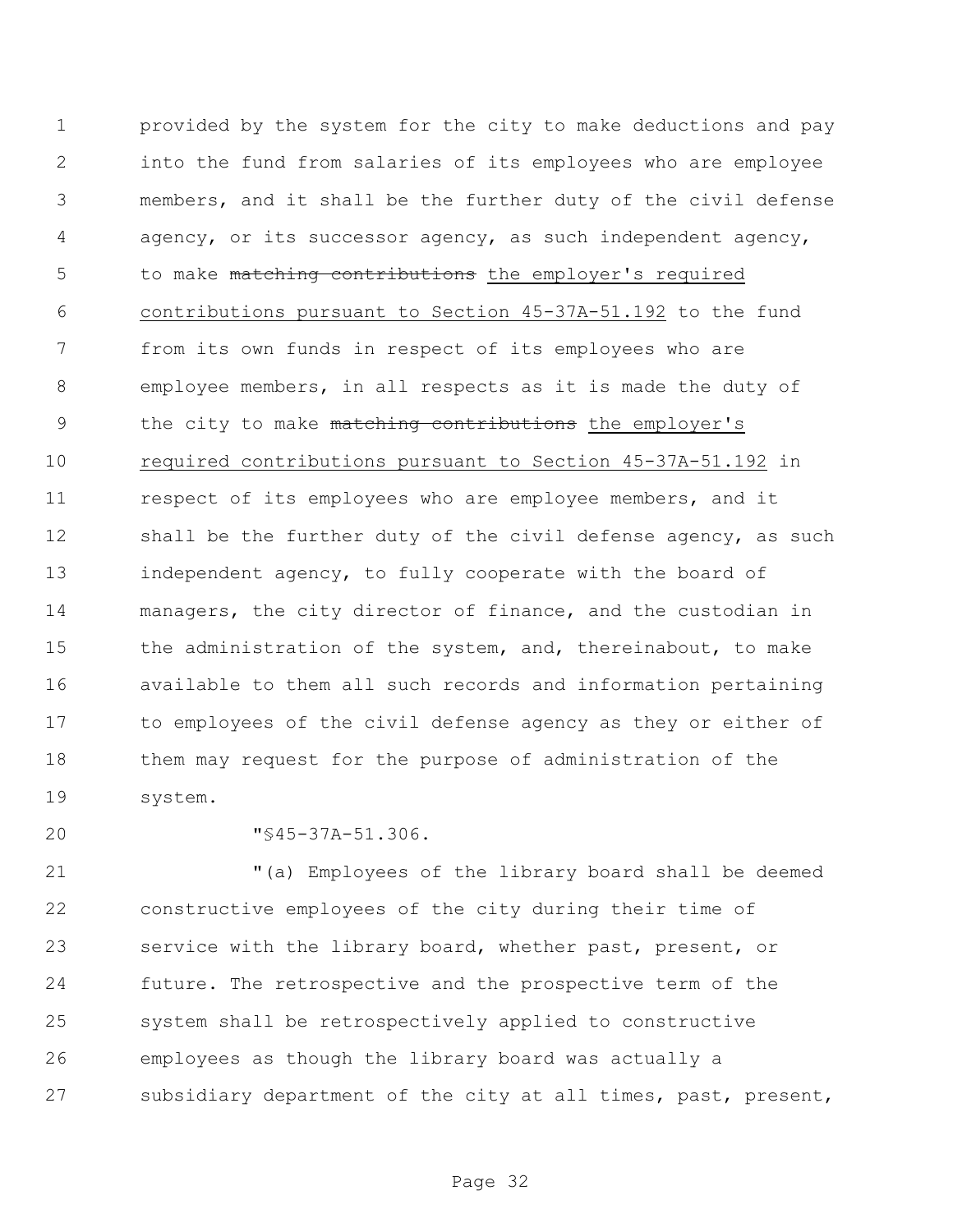or future. The employees of the library board shall be governed accordingly by the retrospective and prospective provisions of the system.

 "(b) After the first pay period after August 1, 1999, it shall be the duty of the library board as an independent agency and not as a subsidiary or department of 7 the city, to do all of the following:

 "(1) To pay into the fund deductions from the salaries and wages of its employees who are members of the system.

 $(2)$  To make matching contributions the employer's required contributions pursuant to Section 45-37A-51.192 to the fund from its own funds in respect to its employees who are members, in all respects as it is made the duty of the 15 city to make matching contributions the employer's required contributions pursuant to Section 45-37A-51.192 in respect to its employees.

18  $\blacksquare$  (3) To fully cooperate with the board of managers, the finance director of the city, and the custodian in the administration of the system.

 "(4) To make available to the system all records and information pertaining to employees of the library board as they may request for the purpose of the administration of the system.

"§45-37A-51.307.

 "For the purpose of the application of the terms of the system, and for such purpose only, employees of the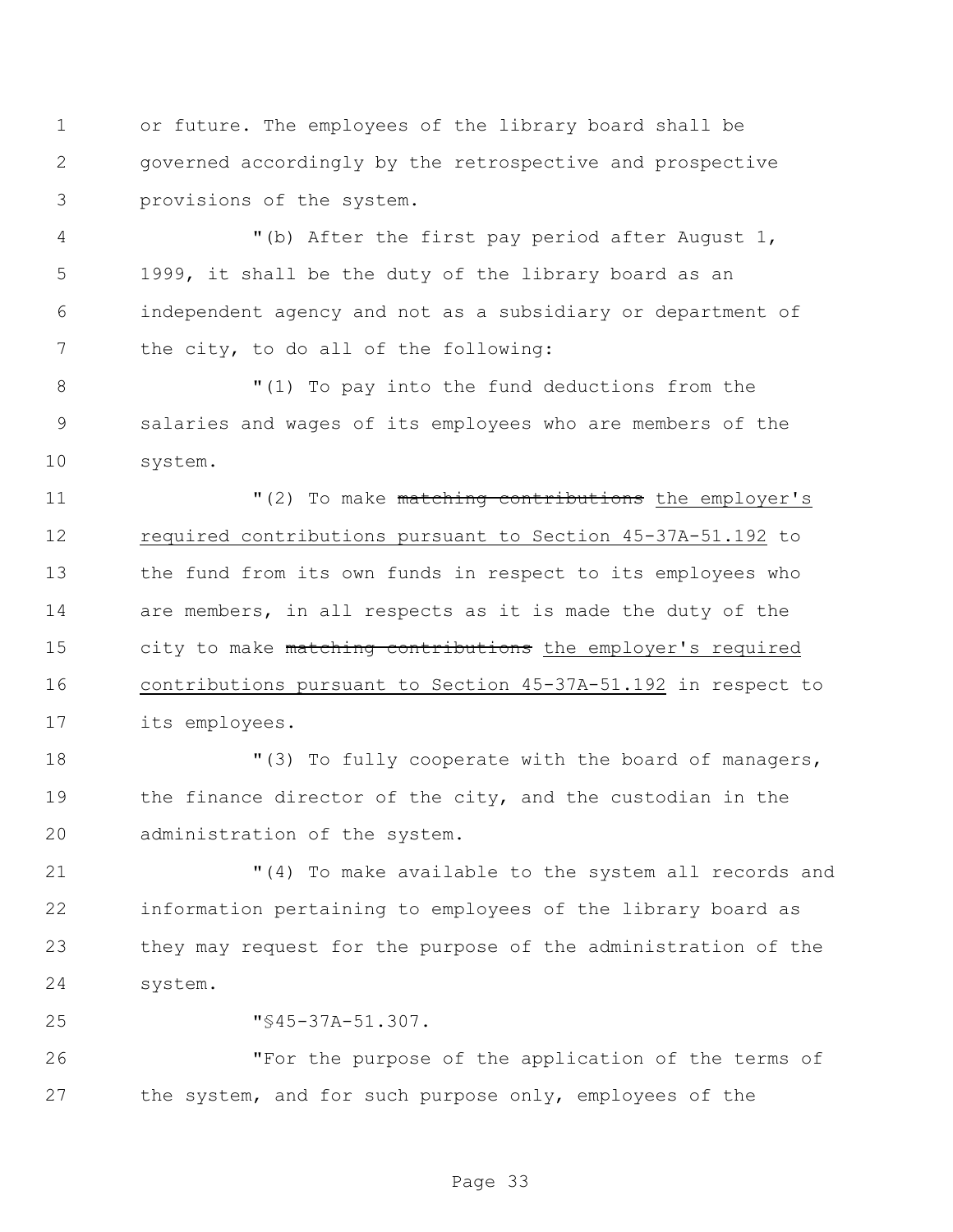Birmingham Airport Authority, or for any other entity having similar jurisdiction over the Birmingham Municipal Airport, shall be deemed constructively employees of the city and the airport authority shall be deemed constructively a department of the city in the same manner and under the same terms as apply to the classified and unclassified employees of the city. The airport authority shall make or cause to be made and paid into the fund, deductions from the salaries of all of its 9 employees who are employee members, and shall make matching 10 contributions the employer's required contributions pursuant to Section 45-37A-51.192, all under the same terms as the city 12 employee deduction and matching contributions the employer's required contributions pursuant to Section 45-37A-51.192 are made. The airport authority shall make this information available to the board of managers, the director of finance, and the custodian in the administration of the system. This provision shall not apply until a resolution of the airport authority requesting participation in the system is delivered to and approved by the board of managers. The airport authority may choose to allow its executive director and department heads, or any of them, to decline participation in the system and thereby waive and forfeit all service credit. The airport authority shall determine which of its job classifications are to be considered in the classified service for the purposes of this system.

"§45-37A-51.308.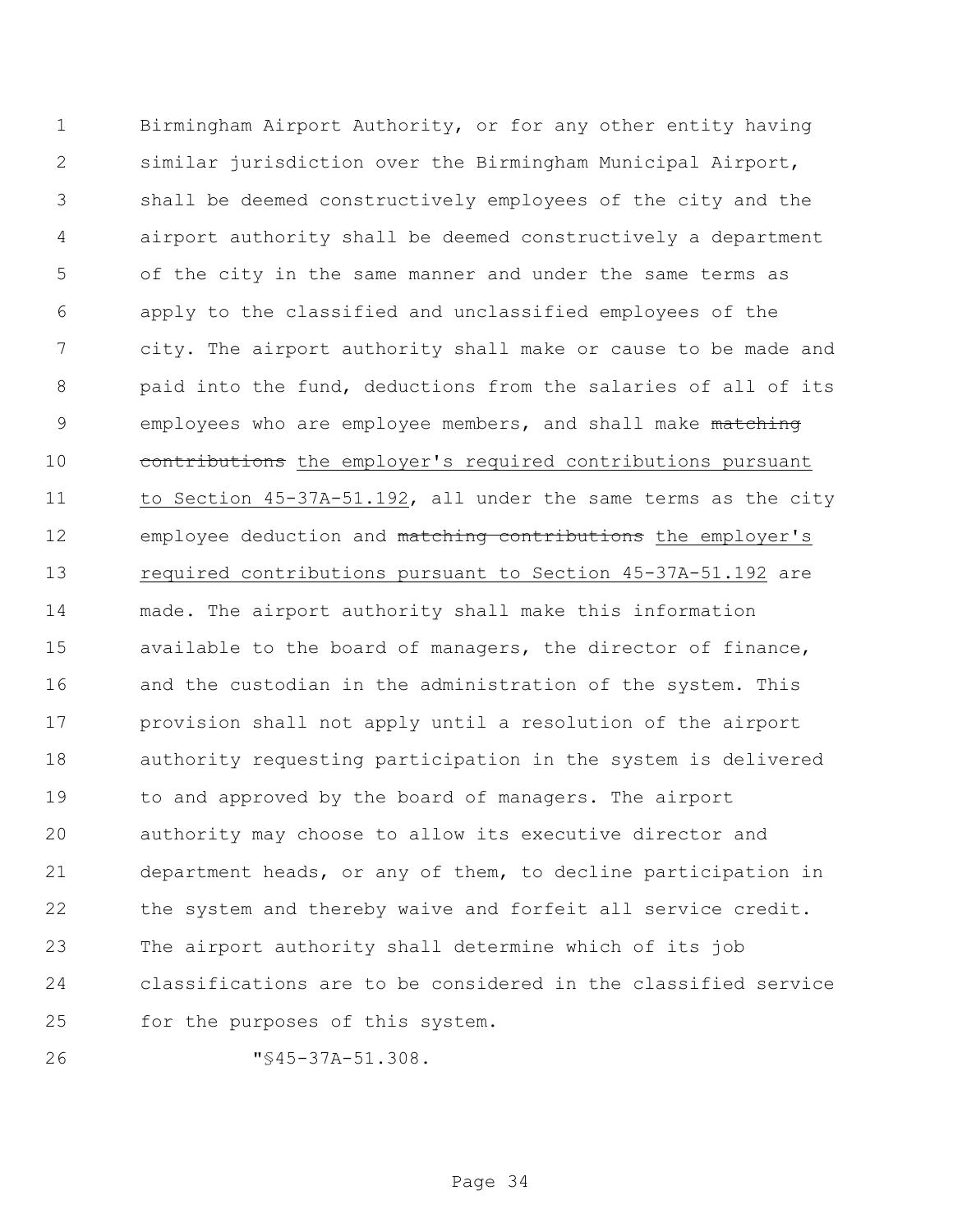1 "(a) Employees of the Birmingham Emergency Management Agency/District, or for any other entity having similar jurisdiction over the emergency management countywide, shall be deemed constructive employees of the city during such time in the service of the agency, whether past, present, or future. The retrospective and prospective term of the system shall be applied retrospectively to constructive employees as though the district were actually a subsidiary department of the city at all times past, present, or future. For the purpose of the application of the system, constructive employees shall be deemed as employees in the classified 12 service of the city during the period or periods, whether 13 past, present, or future, as the case may be, or may have been subject to the civil service system as that to which employees of the city may be or may have been contemporaneously subject. The employees of the agency shall be governed accordingly by 17 the retrospective and prospective provisions of the system.

 $''$  (b) It shall be the duty of the emergency management agency/district, as an independent agency and not as a subsidiary or department of the city, to pay into the fund deductions from the salaries and wages of its employees who are members of the system. It shall be the further duty of 23 the district, as an independent agency, to make matching 24 contributions the employer's required contributions pursuant to Section 45-37A-51.192 to the fund from its own funds in respect to its employees who are members, in all respects as 27 it is made the duty of the city to make matching contributions